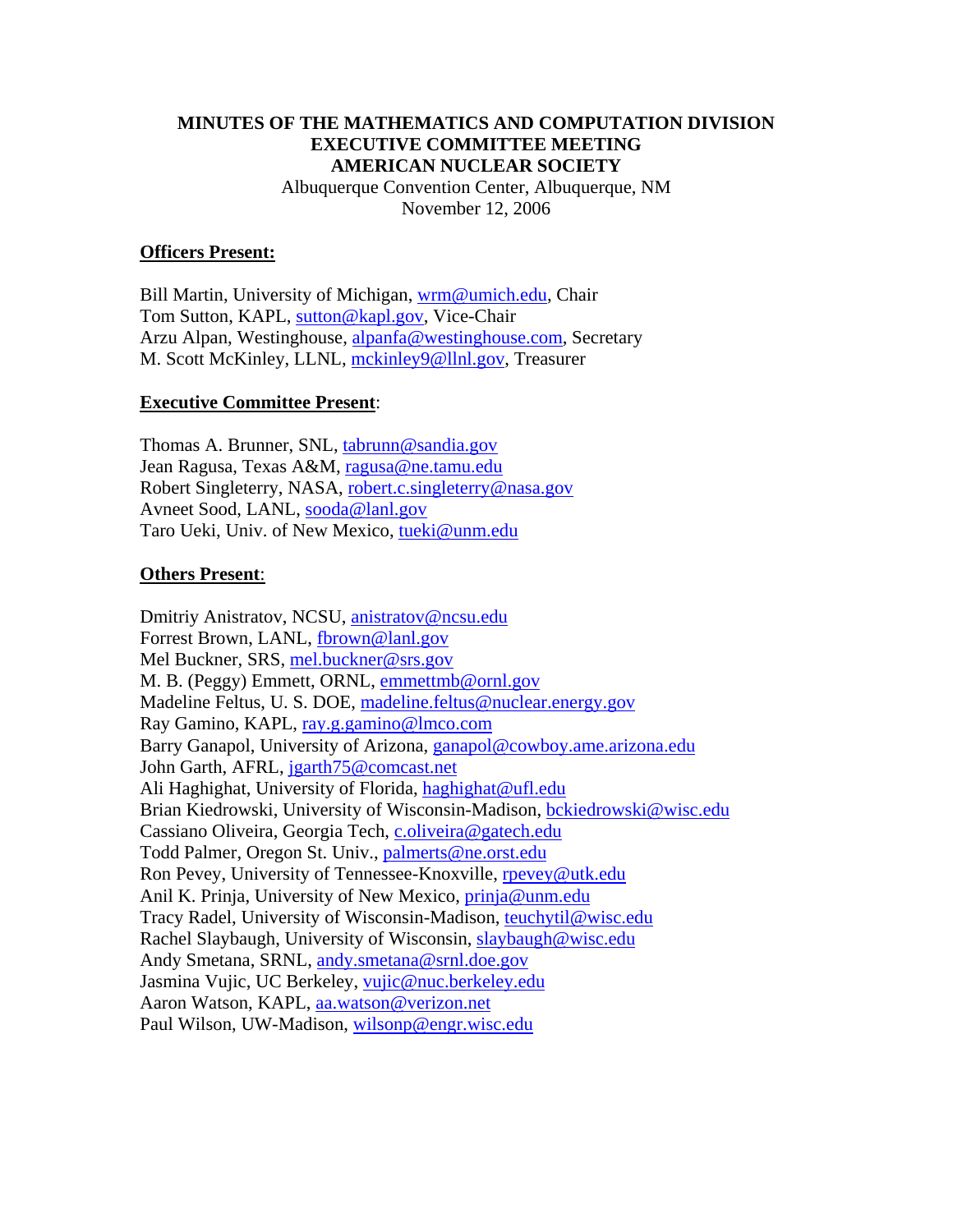### 1. *Call to Order and Introduction*

Chair Bill Martin called the meeting to order at 2:15pm and asked the committee members and guests to introduce themselves.

### 2. *Approval of Meeting Minutes*

The minutes of the June 4, 2006 meeting held in Reno Hilton Hotel, Reno, NV were approved (Robert Singleterry, Ali Haghighat).

### *3. Chair's Report-* Bill Martin

Bill Martin attended the Professional Divisions Committee meeting. Two highlights of this meeting were the status on bylaws and briefing on the ANS budget.

Cassiano Oliveira raised the issue of expensive registration fees in ANS meetings. Ali Haghighat stated that LCD projector charges are about \$100,000 for every ANS meeting.

#### 4. *Vice-Chair's Report*- Tom Sutton

Tom Sutton stated that we will not have a roundtable for this ANS Winter Meeting. We will pick up the roundtable as usual in the ANS 2007 Annual Meeting in Boston. Tom Sutton will be sending email to advertise the roundtable.

### 5. *Chair Ex-Officio's Report*- Alireza Haghighat

a. Election Ballot- Ali Haghighat with assistance from Bill Martin, Bernie Kirk, and Farzad Rahnema identified the 2007-2008 MCD nominees as listed below:

| Chair-      | Thomas Sutton (KAPL)                                    |
|-------------|---------------------------------------------------------|
| Vice-Chair- | Robert Singleterry (NASA)                               |
|             | Jasmina Vujic (UC Berkeley)                             |
| Secretary-  | Jeff Favorite (LANL)                                    |
|             | Imre Pazsit (Chalmers University of Technology, Sweden) |
| Treasurer-  | Hatice Akkurt (ORNL)                                    |
|             | Scott Mosher (LANL)                                     |
|             | Executive Committee- (3 positions)                      |
|             | Ben Forget (INL)                                        |
|             | Douglas Peplow (ORNL)                                   |
|             | Anil Prinja (UNM)                                       |
|             | James Morel (TAMU)                                      |
|             | Glenn Sjoden (UF)                                       |
|             | Ronaldo Szilard (INL)                                   |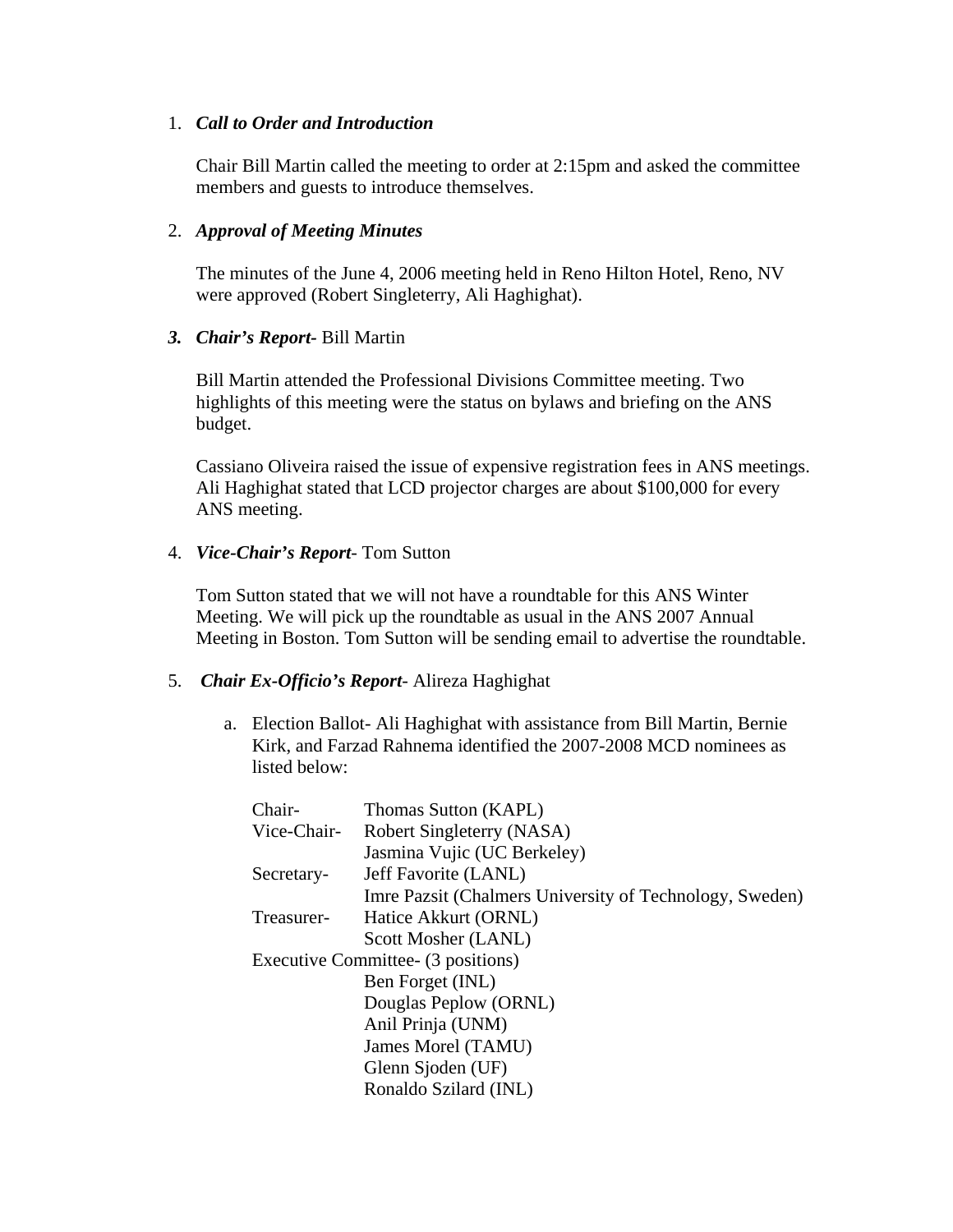b. MCD Survey- 220 responses were received on the survey. A report will be prepared and presented in the next meeting in June 2007 at Boston.

#### 6. *Treasurer's Report***-** Scott McKinley

Estimated budget for Calendar Year 2006 and the budget plan for Calendar Year 2007 were distributed (see Attachment 1). A suggestion was made to give \$1000 to the Oregon State University (OSU) for the March 2007 Student Conference that will be held in Corvallis, Oregon. The budget was approved, including the \$1000 of support to the OSU Student Conference.

#### 7. *Program Committee's Report*- Dimitriy Anistratov

There are 7 sessions this meeting, 35 papers. Originally there were 47 papers, but some papers were moved to other division sessions. Among the 7, there are 2 invited sessions that brought a total of 12 papers.

In the Program Committee Meeting, Ray Gamino made a proposal for M&C 2009 (see Attachment 2). Ray Gamino also talked briefly about the proposal in the Executive Committee Meeting. The proposed location and date for M&C 2009 is Saratoga Springs, NY, May 3-7, 2009. The conference would be held in the same hotel as that in the 1997 meeting. The organizing committee is mostly from KAPL and RPI. The Program Committee recommended accepting the proposal. There were no other proposals. A motion was made that we accept the proposal (Robert Singleterry, Ali Haghighat). All was in favor.

Jasmina Vujic reported that 227 papers were submitted to the M&C+SNA 2007 meeting (see Attachment 3). The submission breakdown was read. She added that they have used free software for paper downloads for the meeting; they have invested their time to fix the glitches and would be happy to provide the software.

Full papers for M&C+SNA 2007 are due mid-January. It was decided to have a maximum of 2-3 parallel sessions. There might be 1 poster session. Cassiano Oliveira suggested that priority should be given to students to present, and having 1 author per session.

Jasmina Vujic asked for suggested names for panelists and also suggestions on plenary session names for M&C+SNA 2007. The time allocated would be 1.5 hours for 3 mornings. There would be 2-3 presenters per session.

Dimitriy Anistratov asked for ideas on special sessions for the ANS 2007 Winter meeting.

Tony Elliot, a student from Oregon State University was present in the Executive Committee meeting, advertising the student conference that will be held on March 29-31 2007 in Corvallis, OR. Tony Elliot stated that they were looking for judges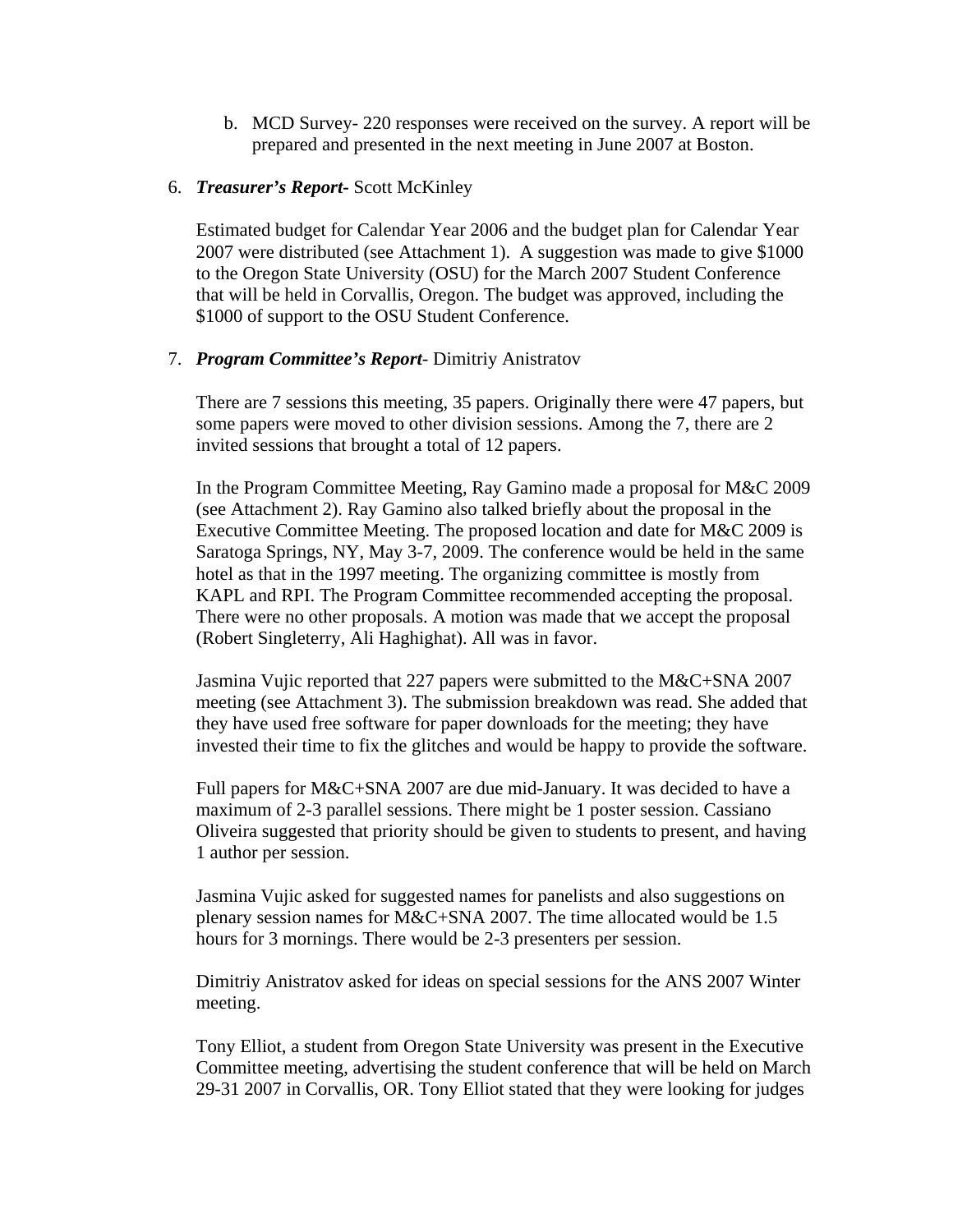for sessions. The web site for this meeting is

http://groups.engr.oregonstate.edu/ans. They will also be having a career fair. A written request will be made asking for donation to this meeting.

## 8. *Standing Committee Reports*

a. *Students-* Sara Pozzi (not present)

17 students were supported in the Presidents Reception.

## b. *Honors and Awards-* Farzad Rahnema

Farzad Rahnema is reconstituting the committee.

### c. *Membership*- Madeline Feltus

Madeline Feltus stated that there are 1000 members (200 are students). She added that we are a large part of the society.

## d. *Standards*- Andy Smetana

ANSI/ANS 10.5-2006: "Accommodating User Needs in Scientific and Engineering Computer Software Development" is out.

### *e. Bylaws*

A motion was made that we accept the Standard Bylaws as imposed by ANS and we recommend that entire ANS membership should approve & there is a preference that ANS owns the bylaws (Robert Singleterry, Tom Sutton). All was in favor.

## f. *Benchmark*- Barry Ganapol

The Joint Benchmark Committee met on November 12, 2006. There are 2 benchmarks in archive: 1) Reactor Physics and 2) Analytical Benchmarks. There is a web site being developed on benchmarks that will be hosted by the RSICC website.

Having a benchmark award was suggested.

Barry Ganapol asked ANS members who are interested in benchmarks to contact him.

### g. *Publicity & Newsletter*- Avneet Sood

The newsletter is out.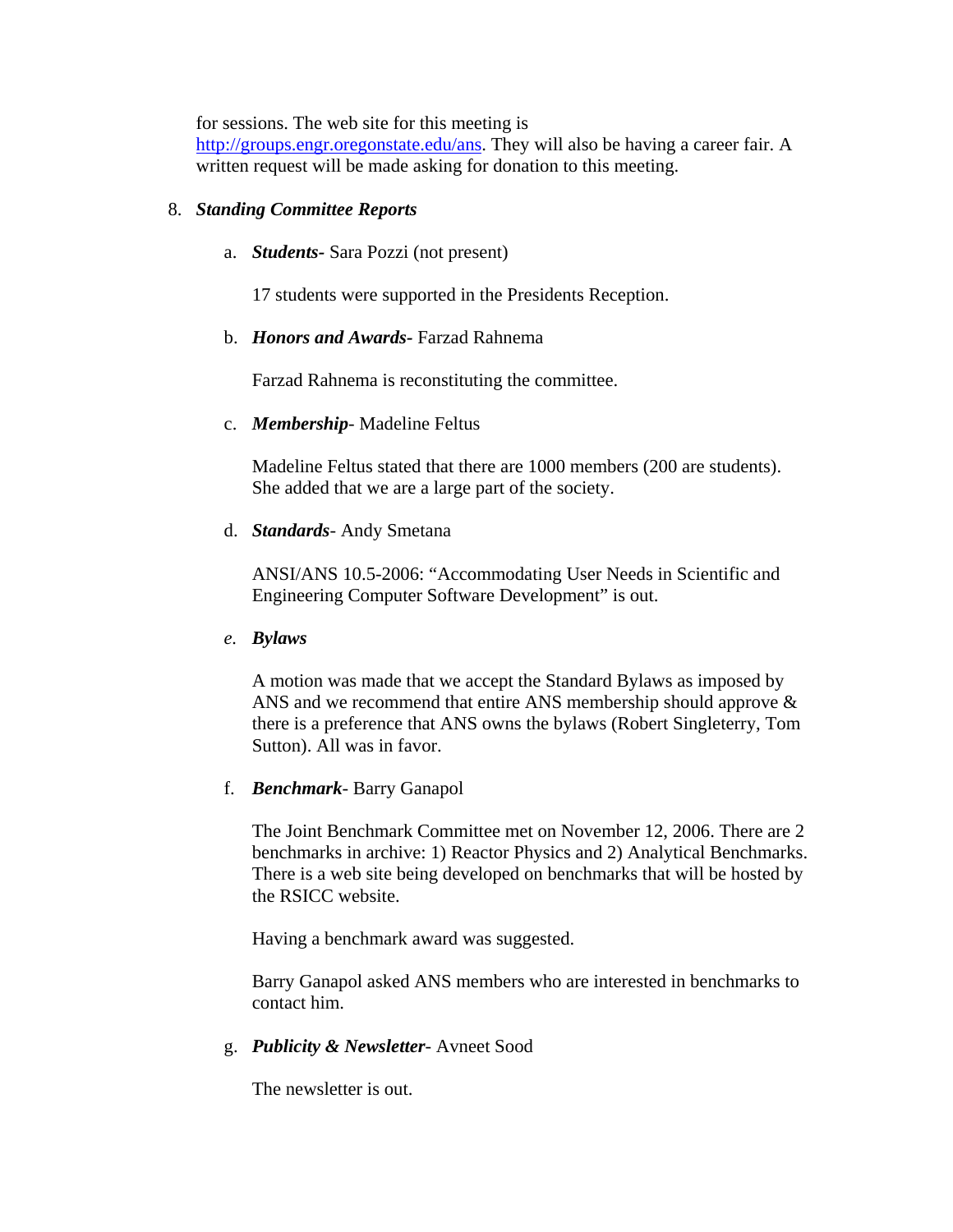#### h. *ANS Board Liaison*- Mel Buckner

As the ANS Board of Directors liaison to MCD, please let Mel Buckner know of any items that MCD would like for the Board to consider.

#### 9. *Web*- Todd Palmer

Newsletter is posted at the web site. Todd Palmer added that anyone who would like to have a posting on the web site should contact him. The web site address is www.mcd.ans.org.

#### 10. *Adjournment*

The meeting was adjourned at 4:15pm.

Respectfully submitted,

Arzu Alpan, Secretary ANS Mathematics and Computation Division Executive Committee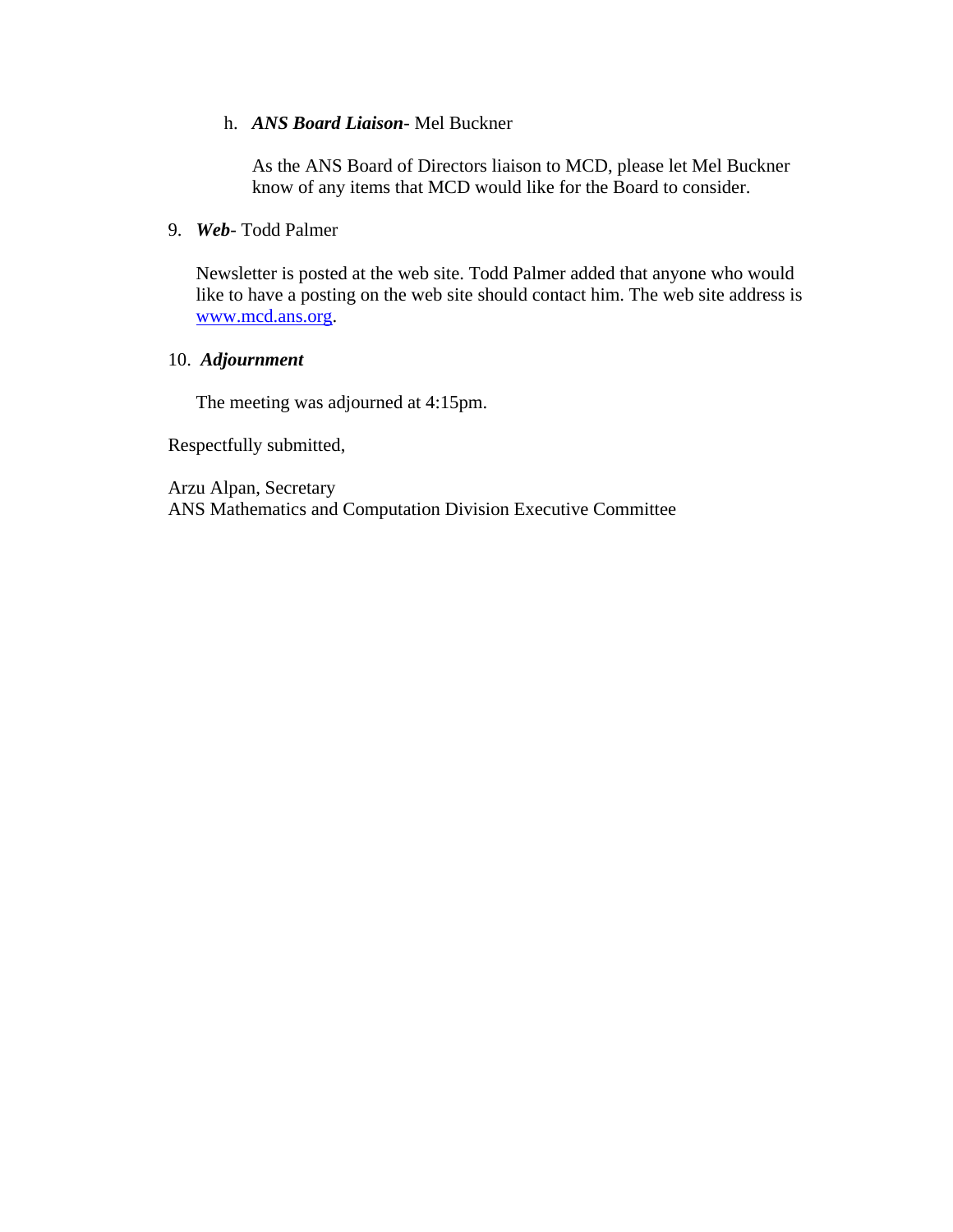## **Estimate for Calendar Year 2006**

The current estimate for the rest of 2006:

|                                                                                                                                                        | CY 2005<br>Final                       | 2006<br>(estimate)                      | Details                                                                                                                                                                |
|--------------------------------------------------------------------------------------------------------------------------------------------------------|----------------------------------------|-----------------------------------------|------------------------------------------------------------------------------------------------------------------------------------------------------------------------|
| <b>Income</b>                                                                                                                                          |                                        |                                         |                                                                                                                                                                        |
| Carry Forward, Prior Year<br><b>Member Allocation</b><br>Other Budget funds                                                                            | 17,991<br>942<br>4,061                 | 14,388<br>1,000<br>7,500                | F<br>F<br>\$1 per person<br>\$500 for 2006 National Mtg Participation<br>Е<br>\$7000 Avignon (Sept 2005) less Stu Sup<br>F                                             |
| <b>Total Budget Funds</b>                                                                                                                              | 22,994                                 | 22,888                                  |                                                                                                                                                                        |
| <b>Expenses</b><br><b>Newsletters</b><br>Awards, Plaques<br><b>National Meeting Costs</b><br><b>Division Officer Expense</b><br><b>Student Support</b> | $\Omega$<br>1,521<br>585<br>0<br>3,000 | $\Omega$<br>0<br>0<br>$\Omega$<br>2,300 | Newsletters by email only<br>No awards<br>\$500 June Reno Student Travel<br>F<br>\$390 June Reno Student Reception Tickets<br>F<br>\$500 Nov. Alb. Student Travel<br>Е |
| Scholarship/Need Funding<br><b>Other Expenses</b><br><b>Total Expenses</b>                                                                             | 1,000<br>2,500<br>8,606                | 7,000<br>0<br>9,300                     | \$910 Nov. Alb Student Reception Tickets<br>P<br>\$7000 Robert A. Daniels Scholarship<br>F                                                                             |
| <b>Carry Over, Year End</b>                                                                                                                            | 14,388                                 | 13,588                                  |                                                                                                                                                                        |

|  | F Final |  |  |  | considered final by ANS Headquarters |
|--|---------|--|--|--|--------------------------------------|
|--|---------|--|--|--|--------------------------------------|

P Pending still pending with ANS Headquarters

E Estimate estimates for the rest of the year

\* Never received a request for \$1000 for April RPI Student Conference.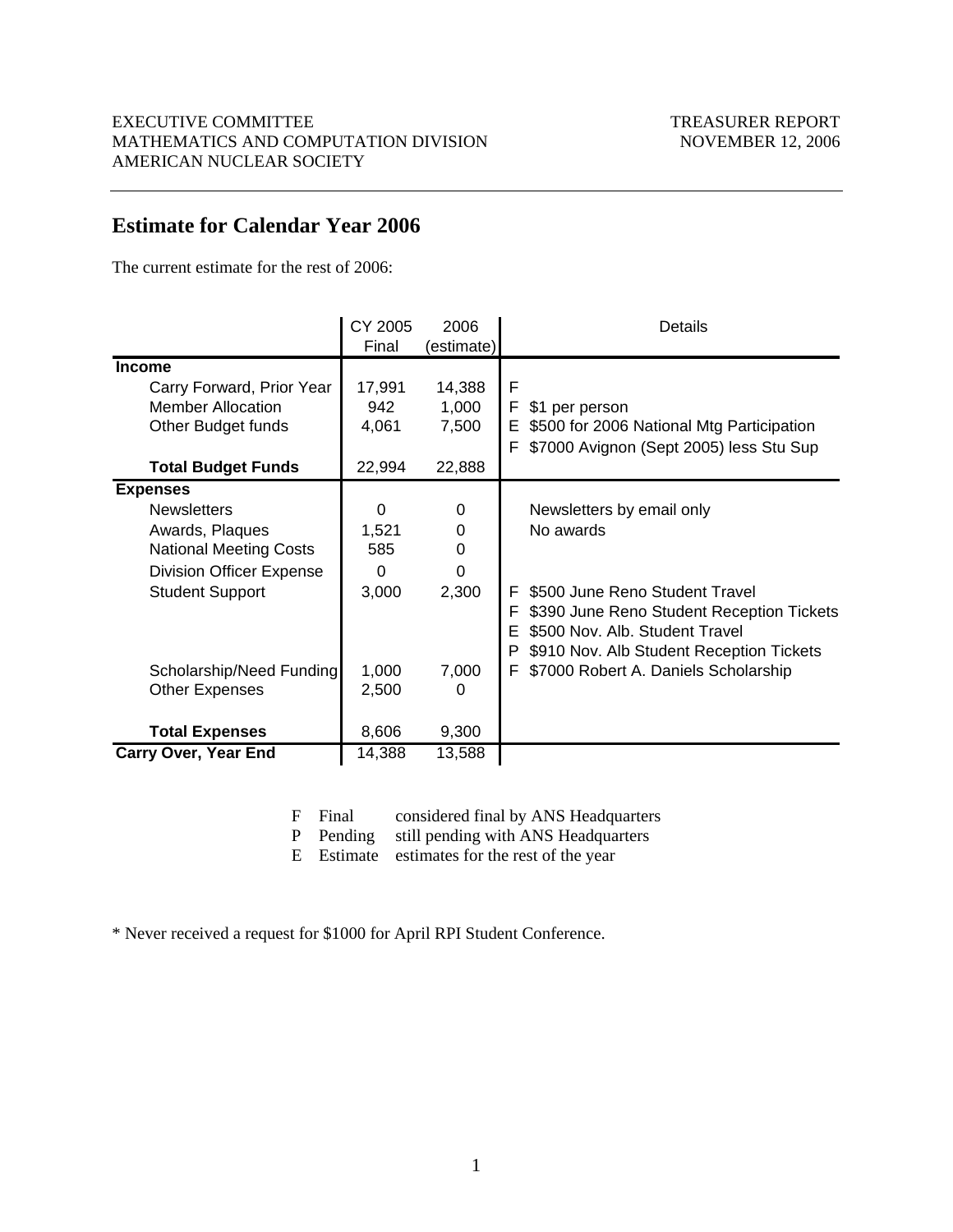## **Budget Plan for Calendar Year 2007**

The budget has to be decided by the executive committee and sent to ANS Headquarters by Dec 31, 2006.

Income and expenses are estimated in the following table:

|                                                                                                                                                                                                             | 2007<br>estimate)                                                              | <b>Details</b>                                                                                                |
|-------------------------------------------------------------------------------------------------------------------------------------------------------------------------------------------------------------|--------------------------------------------------------------------------------|---------------------------------------------------------------------------------------------------------------|
| <b>Income</b><br>Carry Forward, Prior Year<br><b>Member Allocation</b><br>Other Budget funds                                                                                                                | \$13,588.00<br>\$1,000.00<br>\$0.00                                            | Estimated 1000 members                                                                                        |
| <b>Total Budget Funds</b>                                                                                                                                                                                   | \$14,588.00                                                                    |                                                                                                               |
| <b>Expenses</b><br><b>Newsletters</b><br>Awards, Plaques<br><b>National Meeting Costs</b><br><b>Division Officer Expense</b><br><b>Student Support</b><br>Scholarship/Need Funding<br><b>Other Expenses</b> | \$0.00<br>\$1,500.00<br>\$1,040.00<br>\$0.00<br>\$1,000.00<br>\$0.00<br>\$0.00 | Emailed<br>\$1000 Pomraning Memorial<br>\$500 Distinguished Service<br>2 Meetings<br>2 x \$500 student travel |
| <b>Total Expenses</b>                                                                                                                                                                                       | \$3,540.00                                                                     |                                                                                                               |
| <b>Carry Over, Year End</b>                                                                                                                                                                                 | \$11,048.00                                                                    |                                                                                                               |

## **Dannels Scholarship**

| Balance 01/01/06              | \$52,188    |
|-------------------------------|-------------|
| <b>Plus 9 Months Interest</b> | \$2,612     |
| Plus 2006 Receipts            | \$7,000     |
| Minus 2006 Disbursements      | $-$ \$3,500 |
| <b>Balance 9/30/06</b>        | \$58,300    |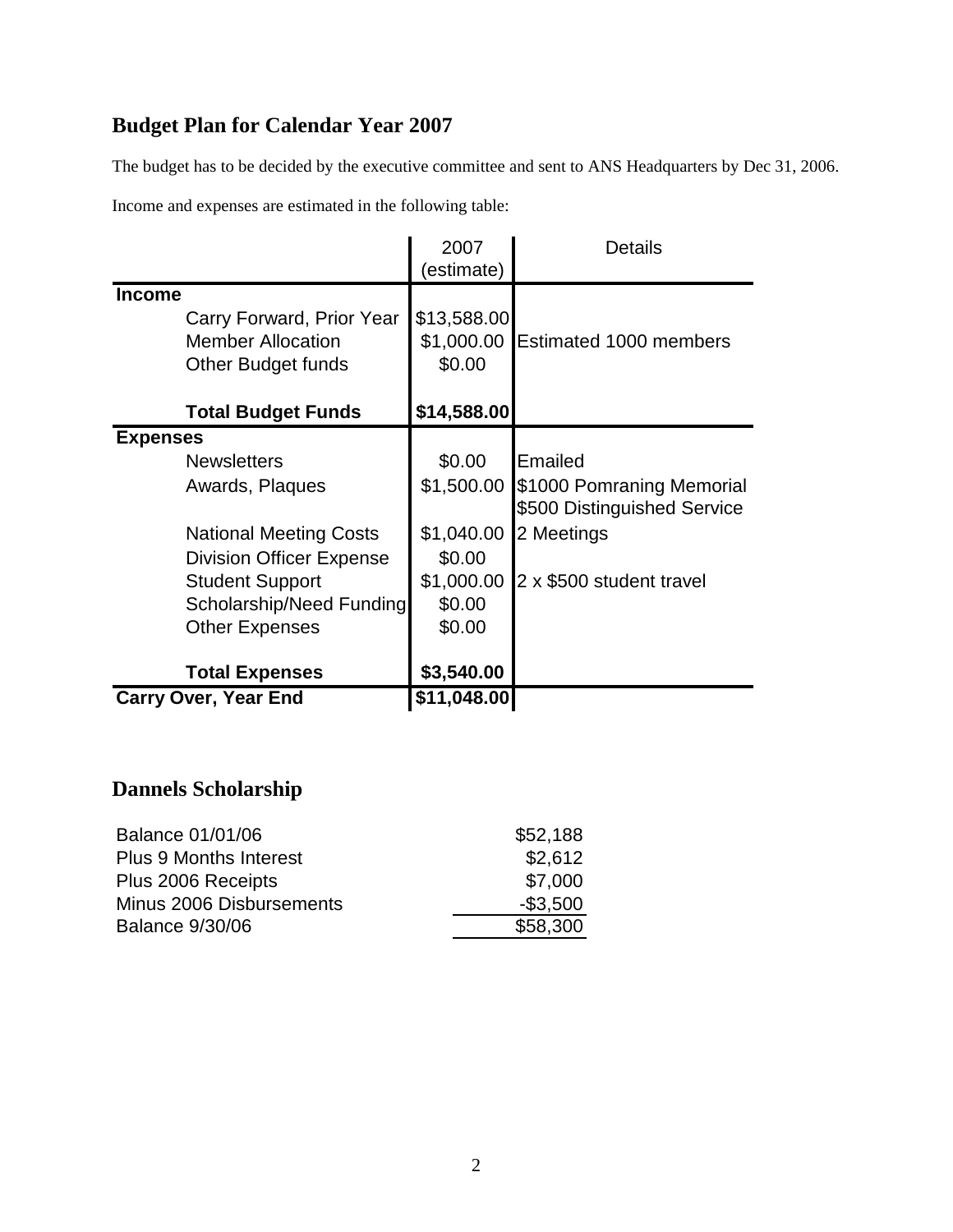## **Upcoming Conferences:**

| 2007 | April 15-19 | $M&C + SNA 2007$      | Monterey, CA   |
|------|-------------|-----------------------|----------------|
| 2007 | June 24-28  | <b>Annual Meeting</b> | Boston, MA     |
| 2007 | Nov 11-15   | Winter Meeting        | Washington, DC |
| 2008 | June $8-12$ | <b>Annual Meeting</b> | Anaheim, CA    |
| 2008 | Nov 9-13    | <b>Winter Meeting</b> | Reno, NV       |

## **MCD Historical Data**

|                                 | Calendar Year |          |        |          |        |          | 9 Month |            |
|---------------------------------|---------------|----------|--------|----------|--------|----------|---------|------------|
|                                 | 1999          | 2000     | 2001   | 2002     | 2003   | 2004     | 2005    | 2006 (est) |
| Income                          |               |          |        |          |        |          |         |            |
| Carry Forward, Prior Year       | 11,914        | 10,187   | 15,857 | 12,040   | 18,956 | 28,069   | 17,991  | 14,388     |
| <b>Member Allocation</b>        | 801           | 817      | 924    | 819      | 885    | 918      | 942     | 1,000      |
| <b>Other Budget funds</b>       | 0             | 4,853    | 660    | 13,925   | 10,562 | 2,654    | 4,061   | 0          |
| <b>Total Budget Funds</b>       | 12,715        | 15,857   | 17,441 | 26,784   | 30,403 | 31,641   | 22,994  | 15,388     |
| <b>Expenses</b>                 |               |          |        |          |        |          |         |            |
| <b>Newsletters</b>              | 0             | 0        | 66     | 0        | 8      | 0        |         | 0          |
| Awards, Plaques                 | 881           | 0        | 835    | 0        | 101    | 0        | 1,521   | 0          |
| <b>National Meeting Costs</b>   | 0             | 0        | 0      | 225      | 0      | 650      | 585     | 0          |
| <b>Division Officer Expense</b> | 247           | 0        | 0      | $\Omega$ | 0      | $\Omega$ | 0       | 0          |
| <b>Student Support</b>          | 550           | 0        | 1,500  | 3,800    | 1.225  | 3.000    | 3.000   | 890        |
| Scholarship/Need Funding        | 100           | 0        | 0      | 1,000    | 1,000  | 10,000   | 1,000   | 0          |
| Other Expenses                  | 750           | 0        | 3,000  | 2,803    | 0      | 0        | 2,500   | 0          |
| <b>Total Expenses</b>           | 2,528         | $\bf{0}$ | 5,401  | 7,828    | 2,334  | 13,650   | 8,606   | 890        |
| <b>Carry Over, Year End</b>     | 10,187        | 15,857   | 12,040 | 18,956   | 28,069 | 17,991   | 14,388  | 14,498     |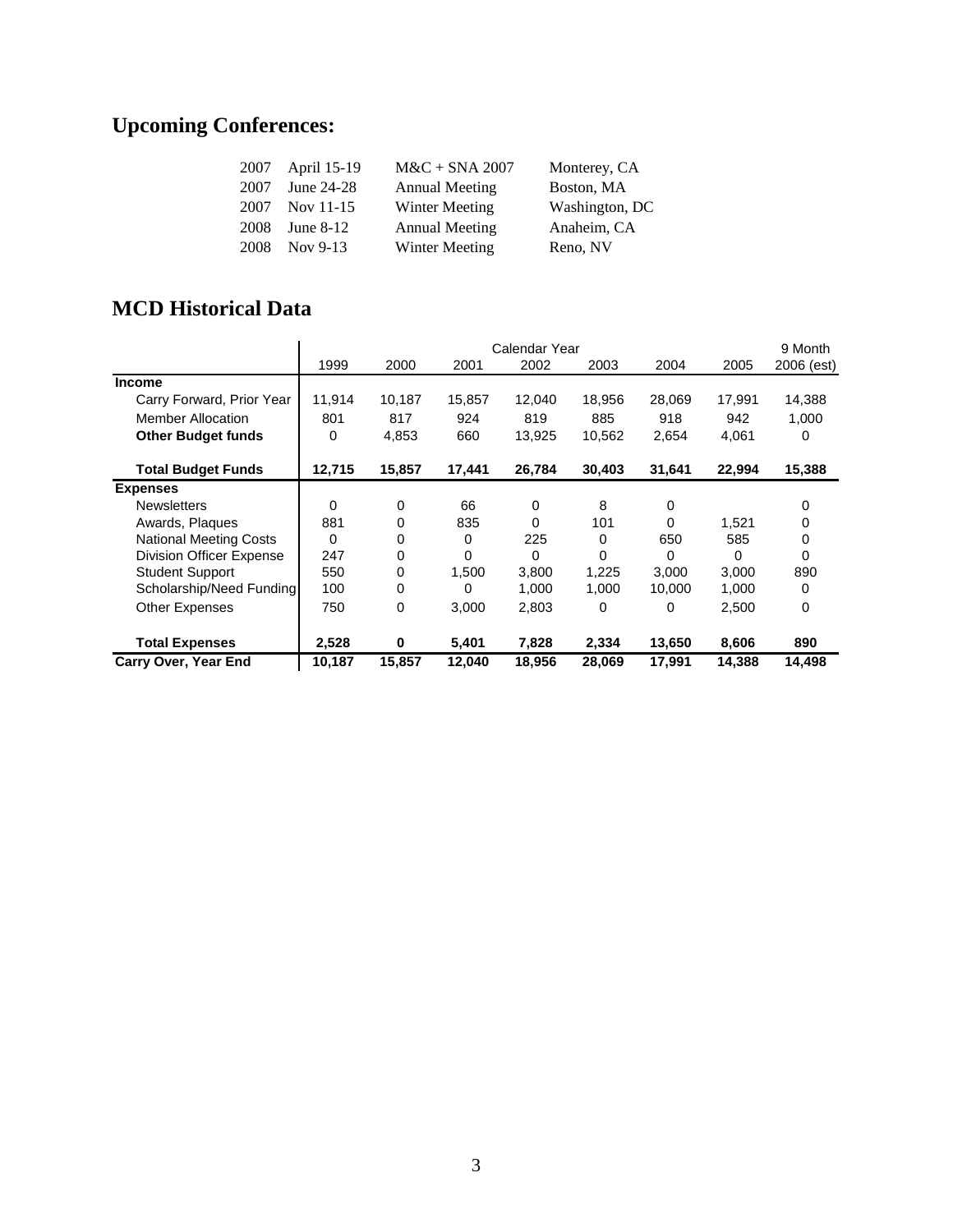

## Northeastern New York SectionAmerican Nuclear Society

Proposal for the

2009 International Conference on Advances in Mathematics, Computational Methods, and Reactor Physics

> Saratoga Springs, NY May 3-7, 2009

Presented to ANS M&C Division Program Committee Mtg By Ray Gamino, General Chair (of organizing committee)

> ANS Winter Mtg, November 12, 2006 Albuquerque, NM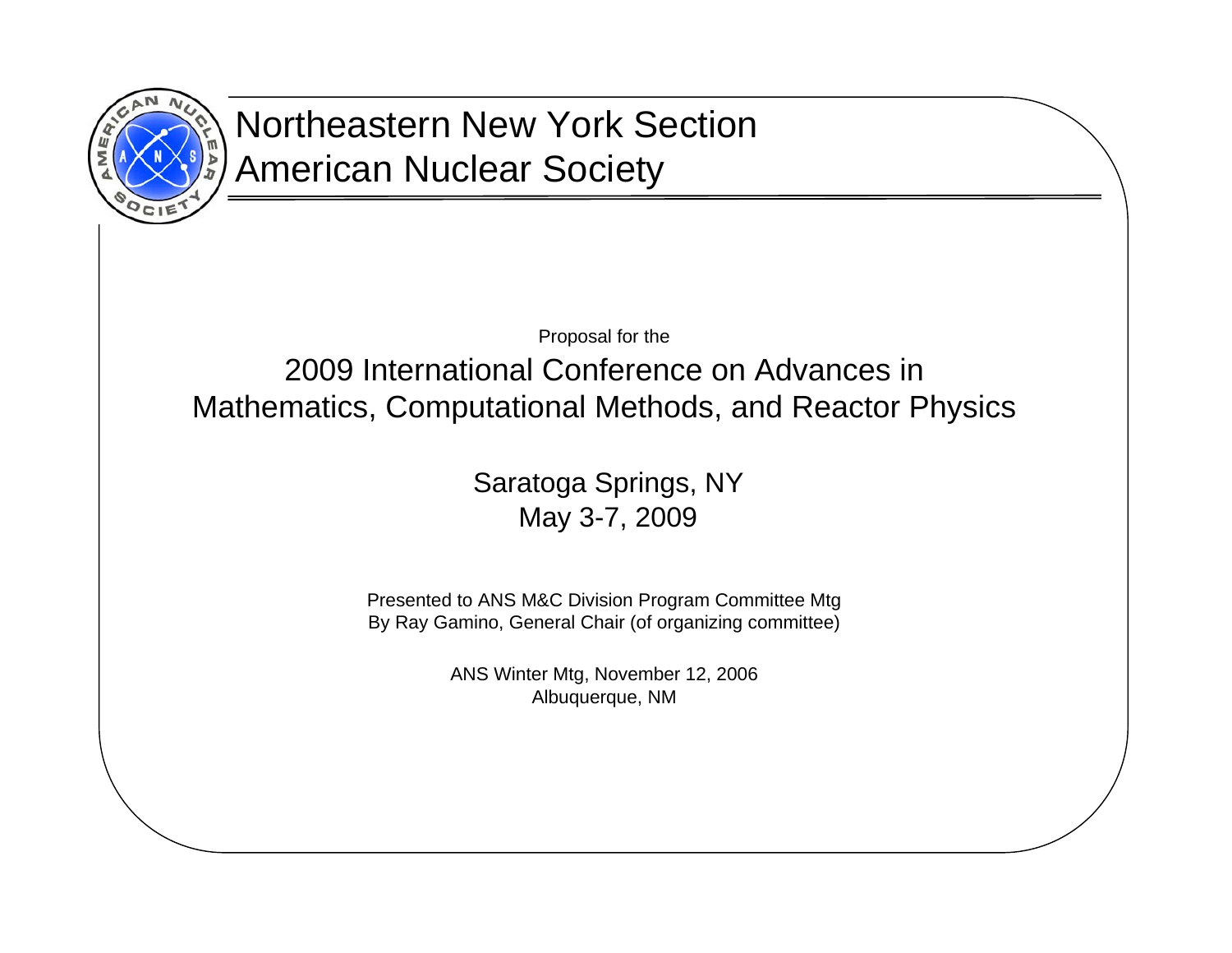# **Outline**

- General Meeting Information
- Saratoga Springs, NY USA
- Hotel Facilities
- Organizing Committee
- Technical Program Committee
- •Co-sponsoring Organizations
- Session Topics
- Special Events
- Meeting Planning Schedule
- •ANS Topical Meeting Questionnaire (Attached)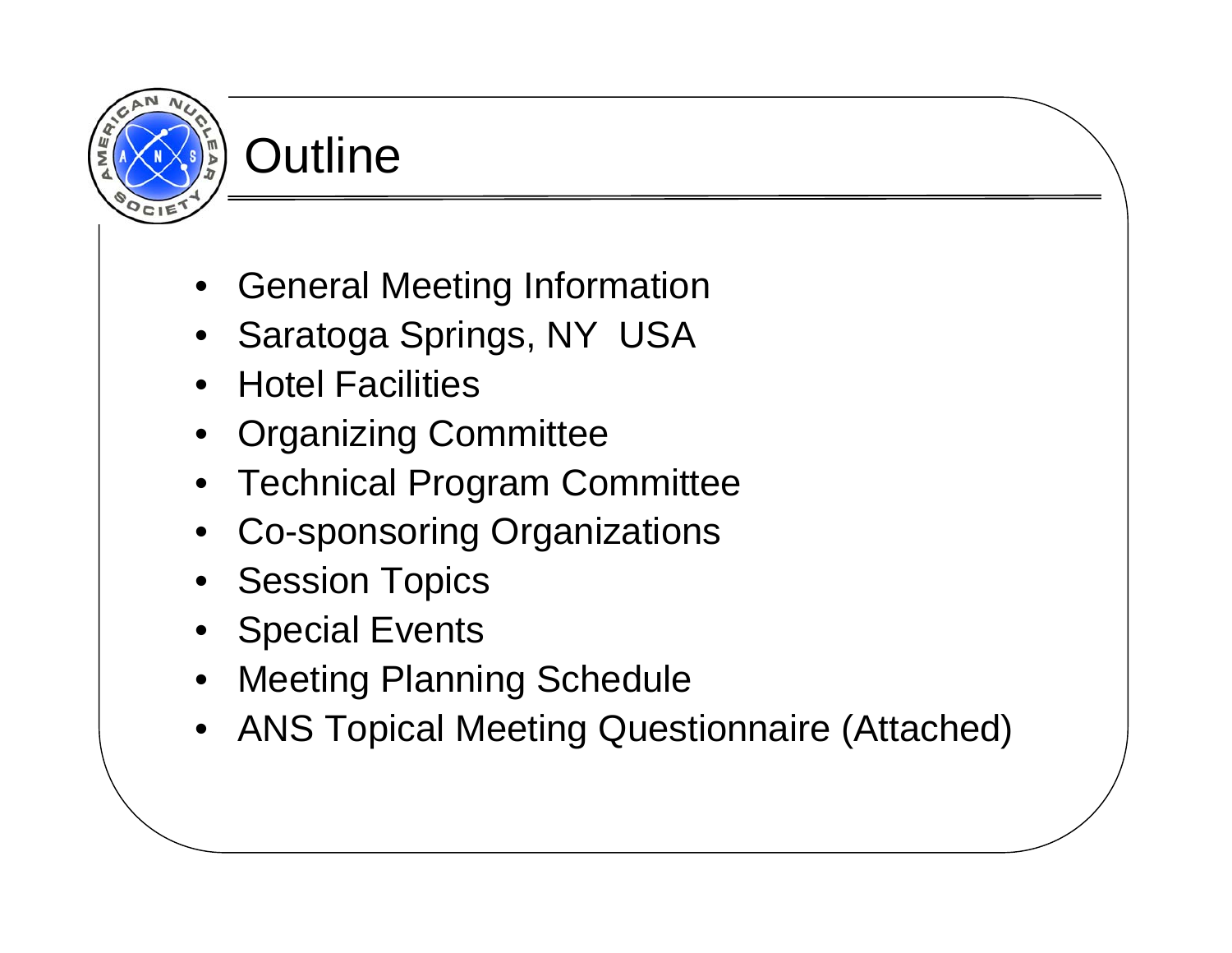

## General Meeting Information

Meeting Location Î Saratoga Springs, NY USA

Hotel / meeting room facilities Î The Saratoga - Hotel & Conference Center

Calendar Placement Î May 3-7, 2009

Experienced Organizers – NENY-ANS has hosted 3 different topicals in past 20 years Î Technical & Financial Successes! (M&C + SNA 1997; NURETH-7 1995; Reactor Physics 1986) - Plus multiple other symposia and meeting support

Strong Local Support A Real Asset!

- → NENY-ANS Section, KAPL, RPI, RPI Student Section
- $\rightarrow$  Over 20 local section members have already agreed to help!

*Committed, Experienced Team! Attractive Destination!*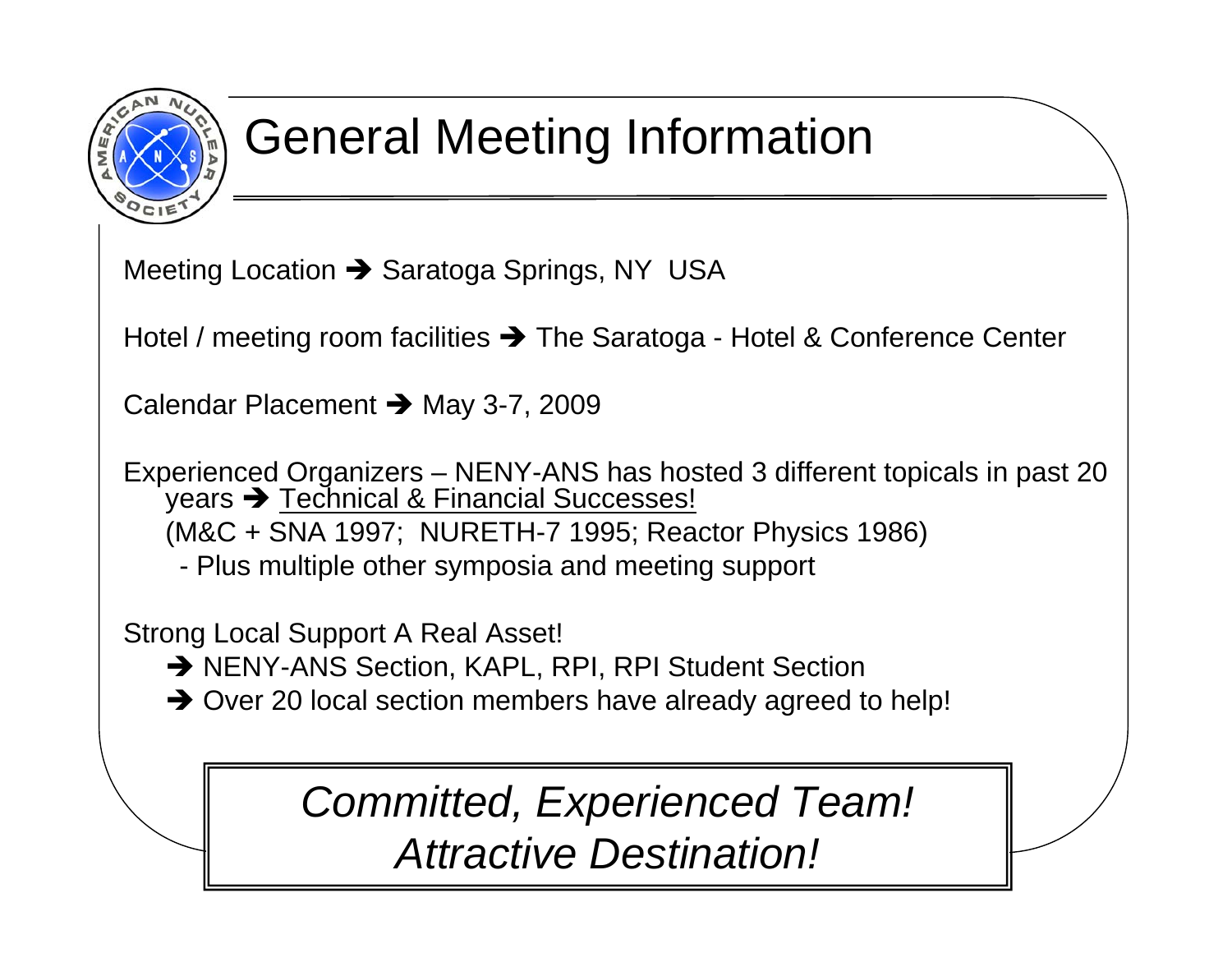

# Saratoga Springs, NY USA

**SARATOGA NUTOMOBILE IL SEI AT** 

- •Lake George / Adirondacks
- •Parks & Mineral Springs
- •Shopping Downtown
- •**Restaurants**
- •Museums
- •Golf





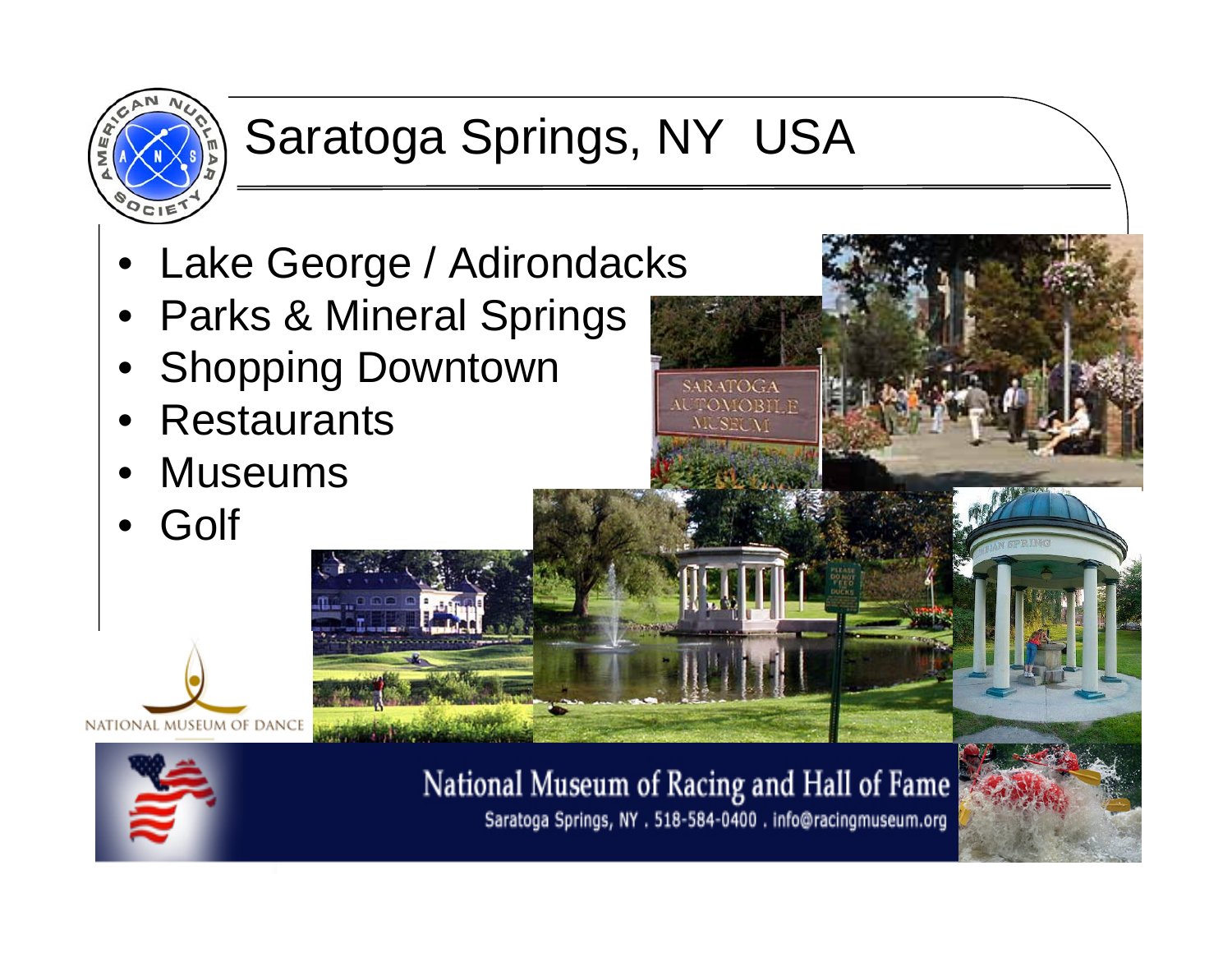

## Saratoga Springs, NY USA

*Centrally located near Boston, Montreal, New York City, and New York State Capital*

Approximate Drive Time from Saratoga

- Albany: 30 minutes
- New York City: 3 hours
- Boston: 3 ½ hours
- Montreal: 3 hours
- Niagara Falls: 5 hours

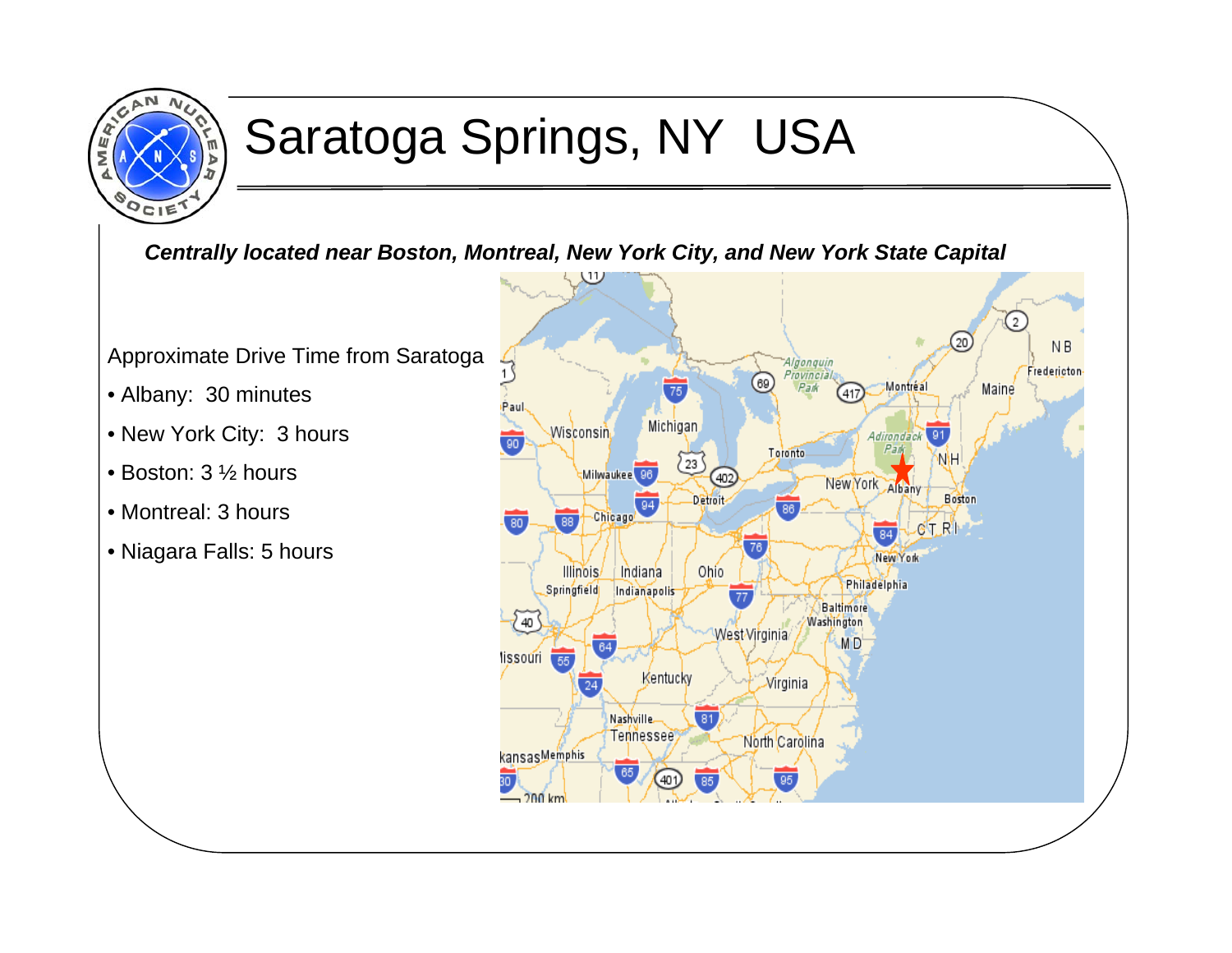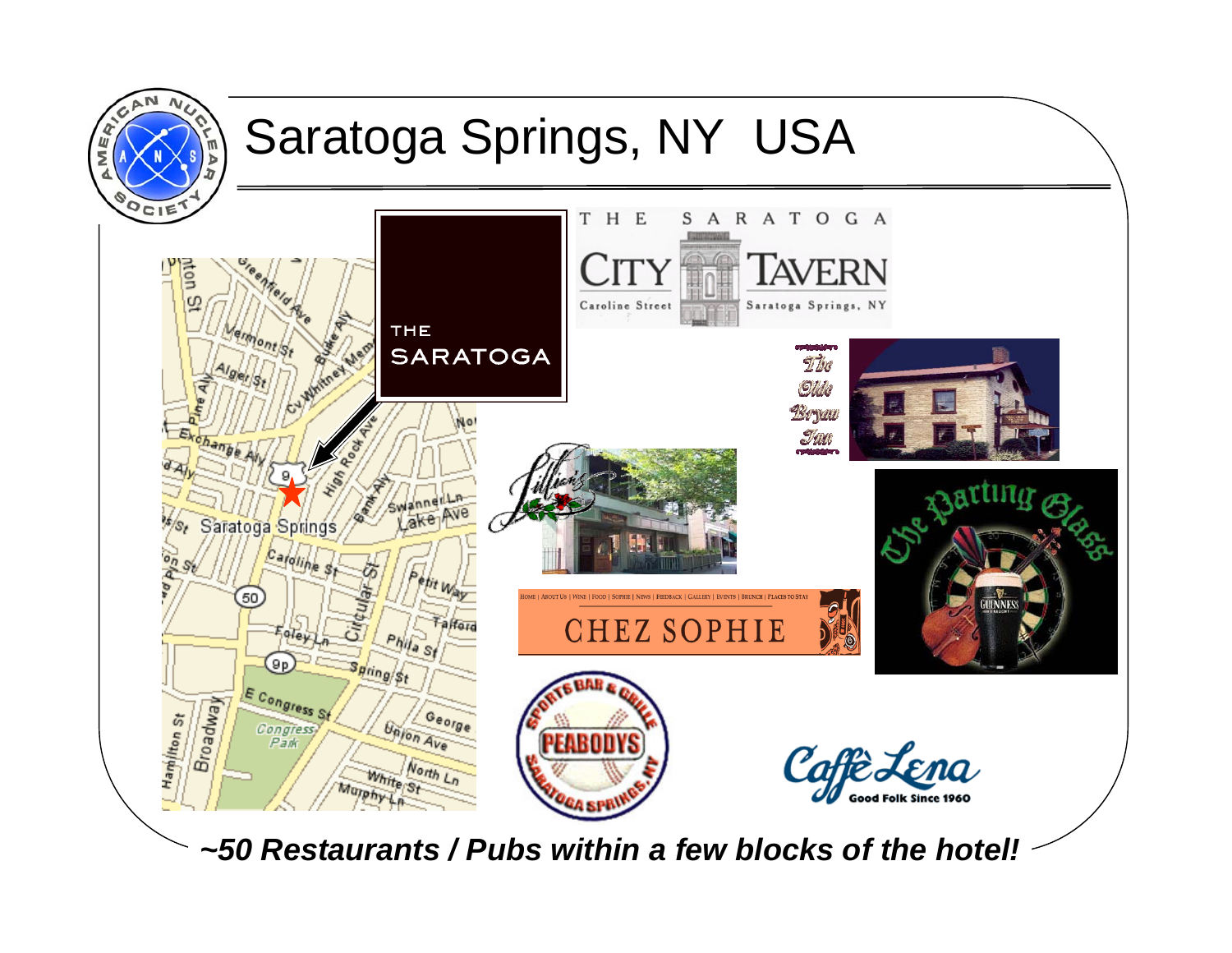## THE **SARATOGA**

## HOTEL & MEETING FACILITIES

- Located in Downtown Saratoga
- Newly Remodeled Meeting Rooms
- Large Banquet Space
- Special Room Rates for Conference Participants

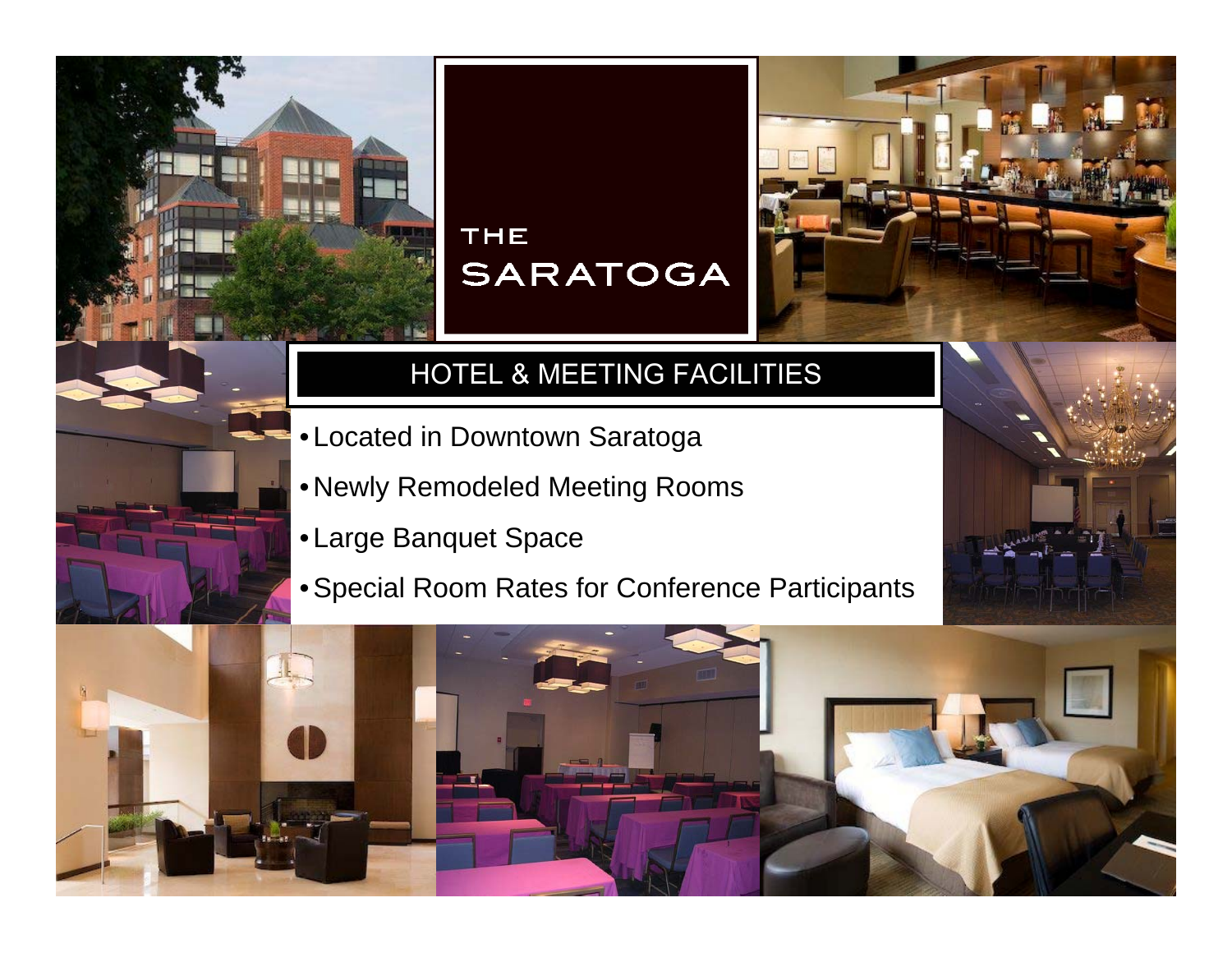

2009 International ConferenceAdvances in Mathematics, Computational Methods, and Reactor Physics

## **Organizing Committee**

| General Chair                                                                                              | Ray Gamino                                                                                                                                                                              |
|------------------------------------------------------------------------------------------------------------|-----------------------------------------------------------------------------------------------------------------------------------------------------------------------------------------|
| <b>General Co-Chair(s)</b>                                                                                 | Don Birks; Yaron Danon; Tom Sutton                                                                                                                                                      |
| <b>Honorary Chair(s)</b>                                                                                   | <b>Dick Mendelson</b>                                                                                                                                                                   |
| <b>Technical Program Chairs</b><br><b>Technical Program Co-Chairs</b><br><b>Associate Tech Prog Chairs</b> | Bob Grove; Brian Aviles; Enrico Sartori<br>Dmitriy Anistratov; Nam Zin Cho; Robert Jacqmin; Todd Palmer<br>Tim Donovan; Dave Griesheimer; Alison Stolle; Mike Trbovich; Aaron<br>Watson |
| <b>Finance Chair</b>                                                                                       | <b>Mark Boehle</b>                                                                                                                                                                      |
| <b>Publications Chair</b>                                                                                  | Tom Fieno                                                                                                                                                                               |
| <b>Secretary</b>                                                                                           | <b>Molly Ernesti</b>                                                                                                                                                                    |
| <b>Registration Chair</b>                                                                                  | <b>Mark Stedry</b>                                                                                                                                                                      |
| <b>Hotel &amp; Special Events</b>                                                                          | Jeff Hoole, Heather Weiss                                                                                                                                                               |
| <b>Publicity Chairs</b>                                                                                    | <b>Mike White</b>                                                                                                                                                                       |
| <b>Web Design Chairs</b>                                                                                   | Elsa Jimenez                                                                                                                                                                            |
| <b>Student Liaison</b>                                                                                     | <b>Diane Gurdak</b>                                                                                                                                                                     |
| <b>Industry Liaisons</b>                                                                                   | Cary Luken, Hiep Hoang                                                                                                                                                                  |
| <b>Workshop Chair</b>                                                                                      | <b>Charles Daily</b>                                                                                                                                                                    |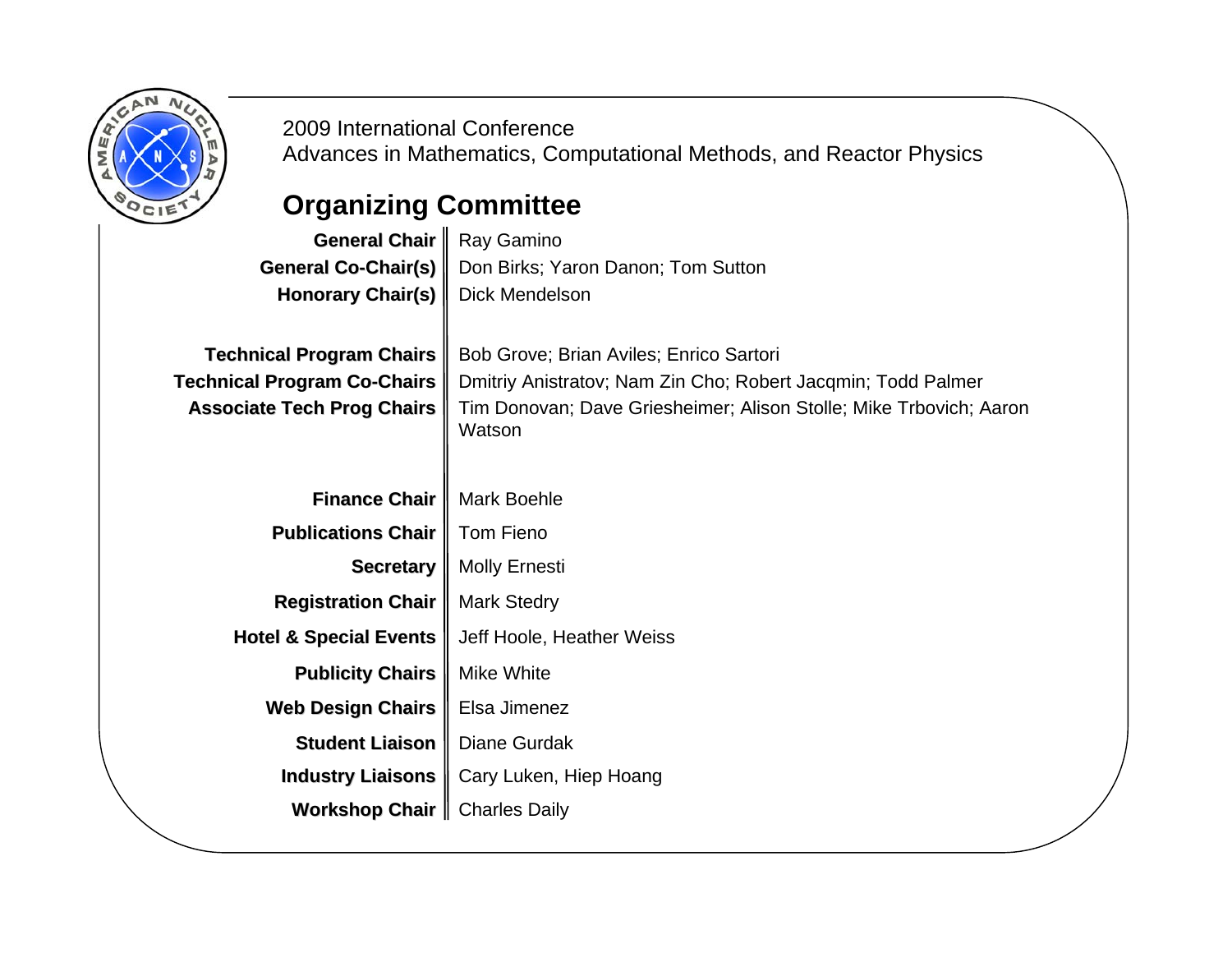

## International Technical Program Committee

- •Dick Mendelson\*
- •Marvin Adams
- •Jess Gehin
- •Ray Gamino\*
- •Richard Sanchez
- $\bullet$ Jeff Densmore
- •Tom Sutton\*
- •Jim Colletti\*
- •I.K. Abu-Shumays
- •Don Birks\*
- •Bob Grove\*
- •Mike Zerkle
- •Jim Rathkopf
- •Tom Fieno\*
- •Paul Turinsky
- •Cecil Lubitz
- •Charles Daily\*
- •Farzad Rahnema\*
- •Glenn Sjoden
- $\bullet$ Dmitriy Anistratov\*
- •Ben Rouben
- •Alison Stolle\*
- $\bullet$ Bojan Petrovic
- •Bill Martin\*
- •Don Dei
- $\bullet$ Samim Anghaie
- $\bullet$ Forrest Brown\*
- $\bullet$ Skip Kahler\*
- $\bullet$ Ed Larsen\*
- $\bullet$ Temitope Taiwo\*
- •Dave Griesheimer\*
- •Roger Blomquist
- $\bullet$ Brian Aviles\*
- $\bullet$ Ali Haghighat
- $\bullet$ Philippe Finck
- $\bullet$ Yousry Azmy
- $\bullet$ Jasmina Vujic
- $\bullet$ Kord Smith
- $\bullet$ Nam Zin Cho\*
- •Tim Donovan\*
- $\bullet$ Mike Trbovich\*
- $\bullet$ Aaron Watson\*
- $\bullet$ Enrico Sartori\*

*\* Agreed to serve if bid is successful.* 

We will be recruiting many other colleagues to serve on the ITPC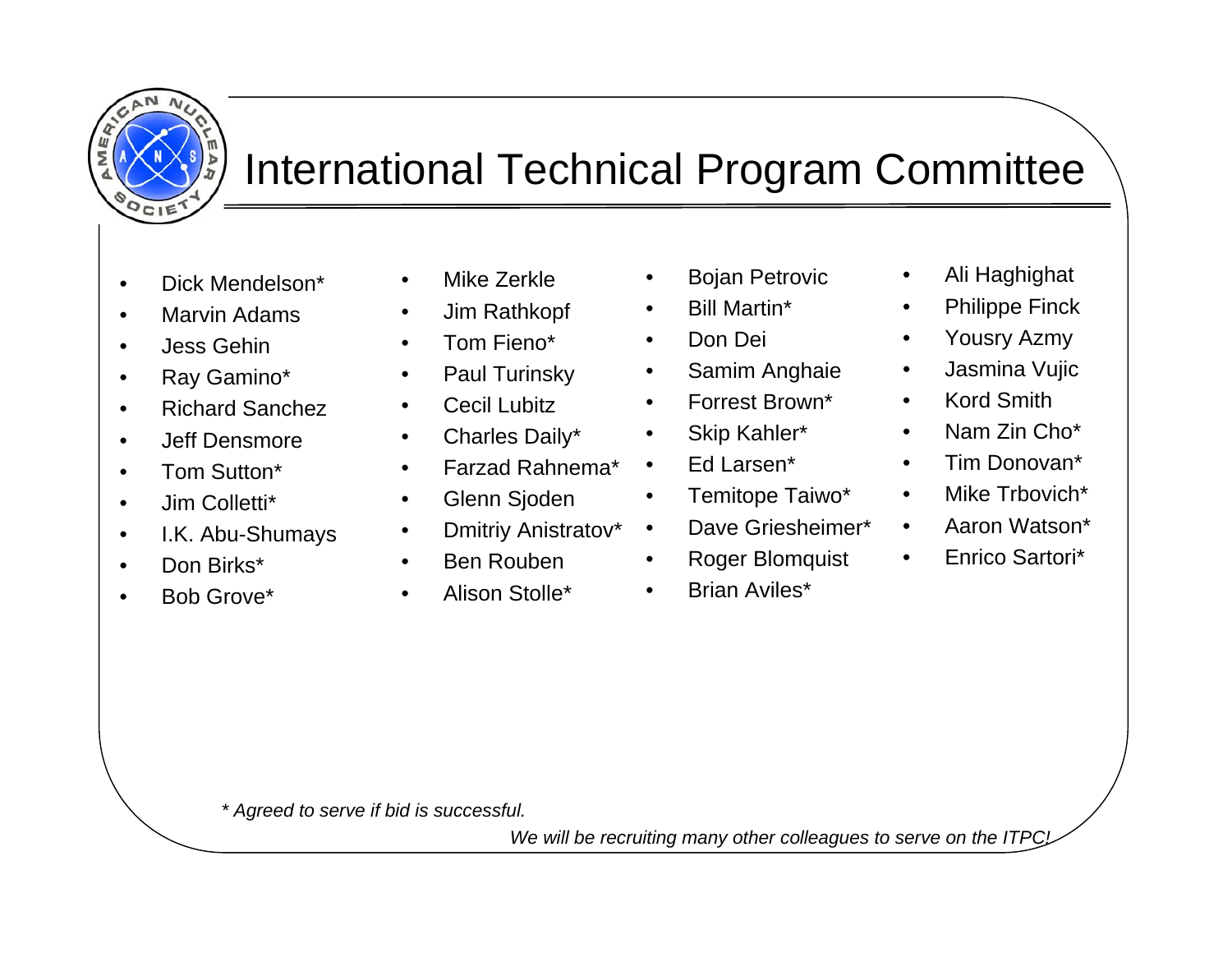

## Co-Sponsoring Organizations

(the following organizations will be asked to co-sponsor if the bid is successful)

- •American Nuclear Society
- •ANS Mathematics & Computations Division
- OECD / Nuclear Energy Agency
- ANS Reactor Physics Division
- ANS Radiation Protection & Shielding
- Atomic Energy Society of Japan
- •British Nuclear Energy Society
- Canadian Nuclear Society
- •European Nuclear Society
- French Local Section of ANS
- •Kerntechnische Gesellschaft
- Korean Nuclear Society
- •Sociedad Nuclear Espanola
- •Societe Francaise d'Energie Nucleaire
- •Society for Industrial and Applied Mathematics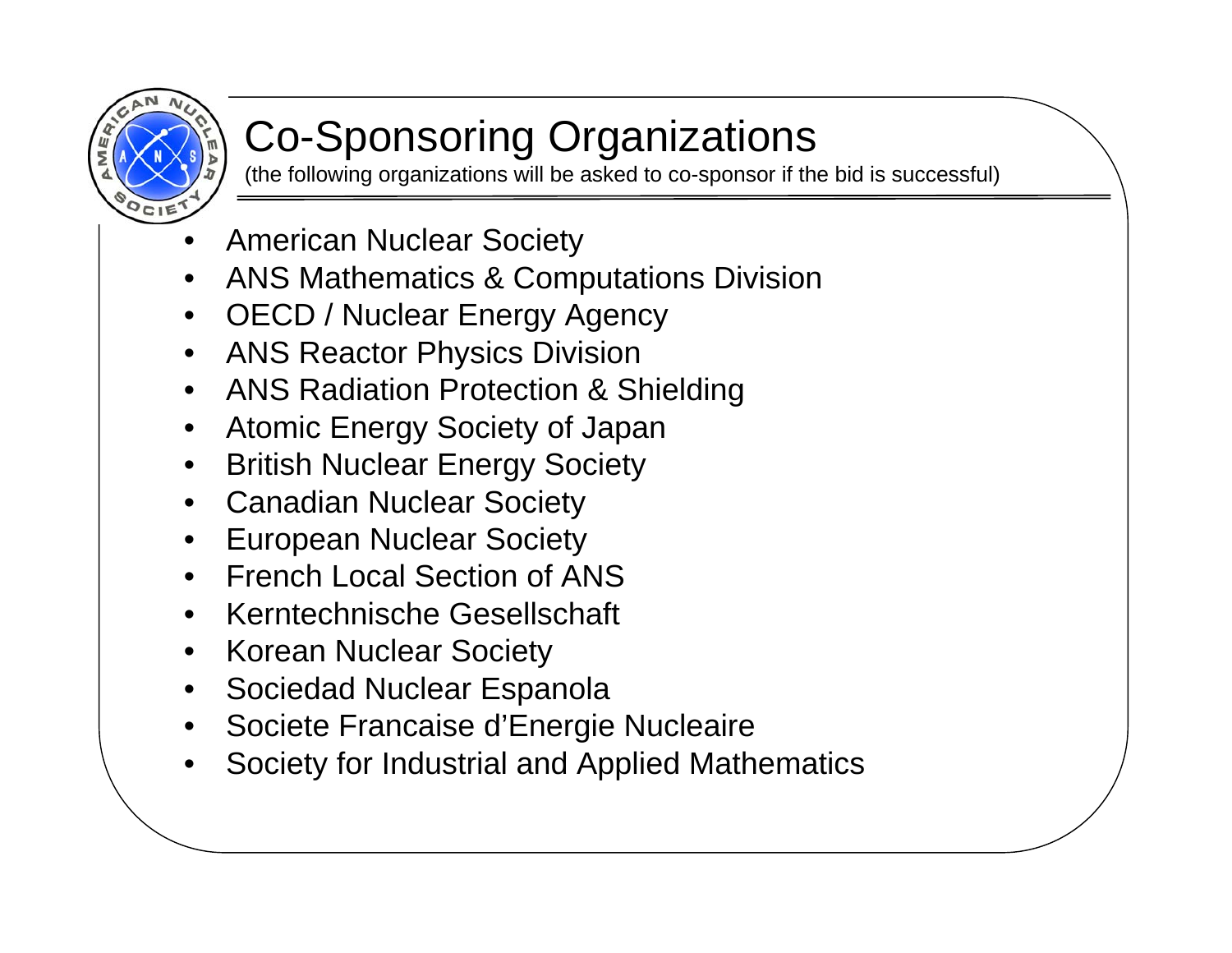# Preliminary Session Topics

- •Deterministic Transport Methods (multiple sessions)
- •Monte Carlo Transport Methods (multiple sessions)
- •Perturbation and Variational Methods
- $\bullet$  Methods & Analysis Application Areas:
	- Reactor Physics
	- Radiation Protection & Shielding
	- Reactor Kinetics & Dynamics
	- Criticality & Safety
	- Computational Fluid Dynamics & Thermal-Hydraulics
	- Computational Materials Science
	- Computational Environmental Science
	- Computational Medical Physics
	- Multi-Physics
	- Advanced Reactor Concepts
	- Accelerators and Subcritical Systems
- •Nuclear Data Methods & Analysis
- •Codes and Benchmarks (Poster Sessions)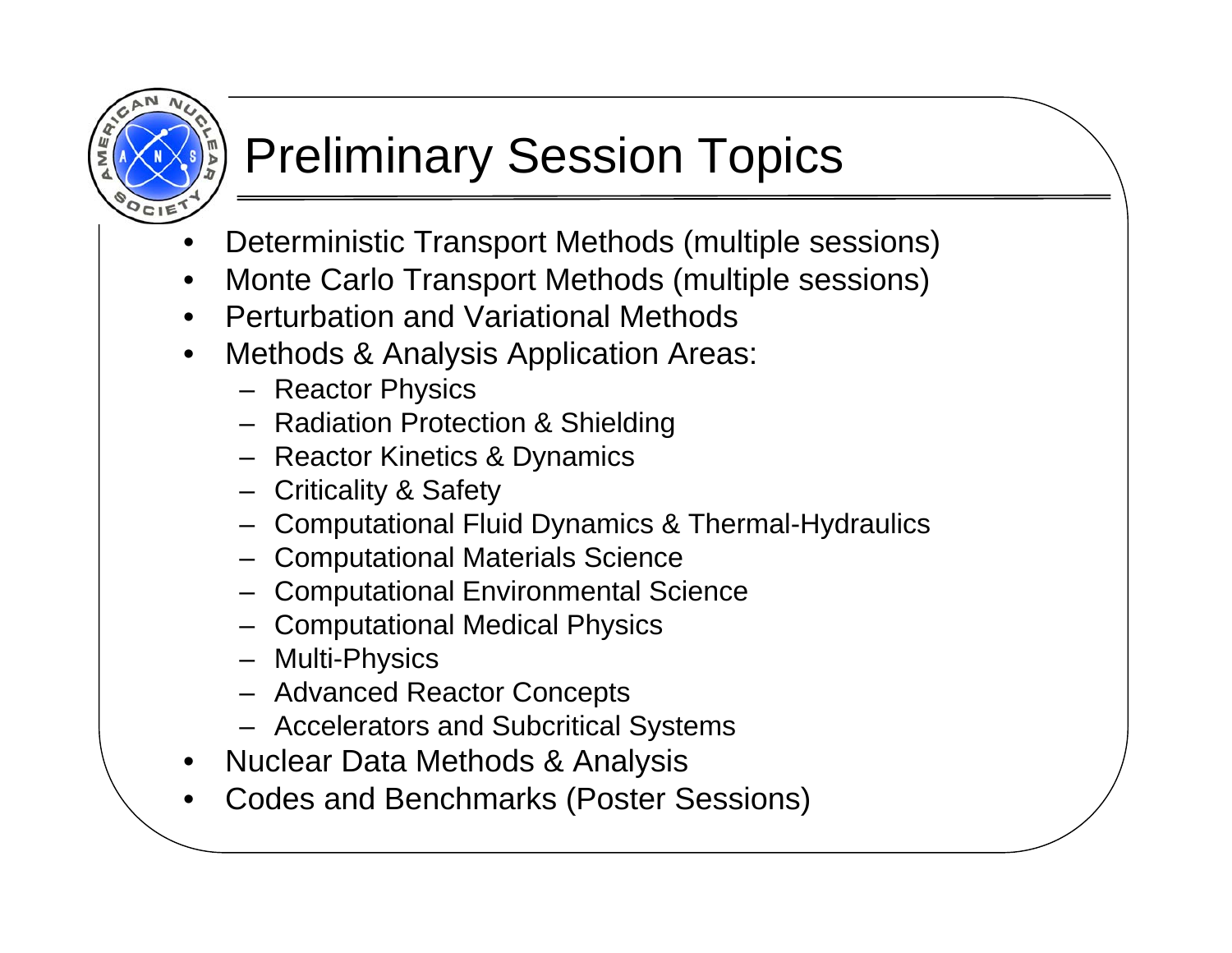## Preliminary Special Session Topics

- •Hybrid Deterministic / Monte Carlo Methods
- •Optimization Methods
- •Optimization of Nuclear Fuel Cycles
- •Transport in Stochastic Media
- •Challenges in Large-Scale Computations
- • Software Engineering Practices for Designing and Building High-Impact Software
- •Verification & Validation Practices for High-Impact Software
- • Description / Demonstration of Integrated Modeling and Analysis Systems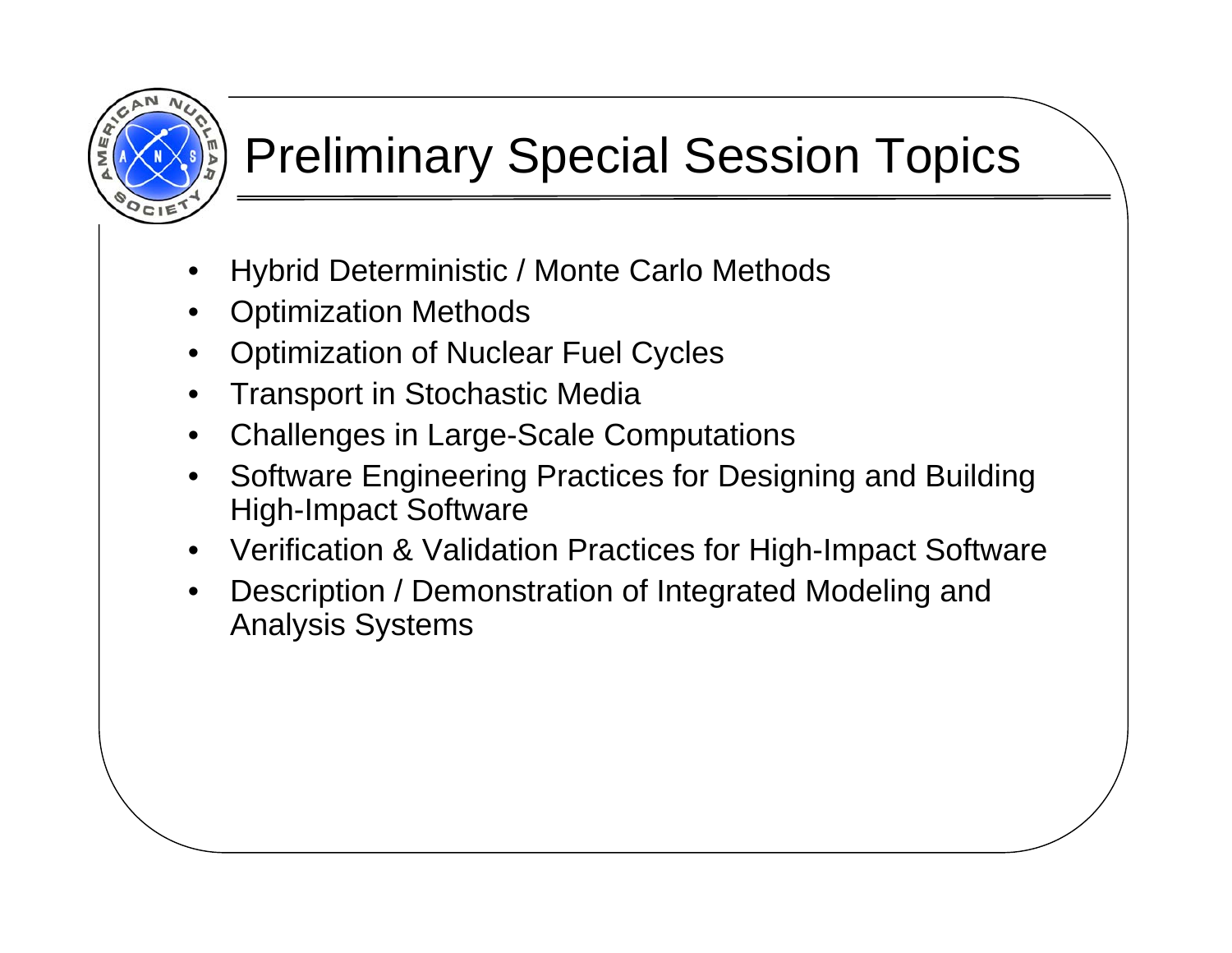## Special Events (proposed)

**Evening Events** 

- •Sunday night – Conference Reception
- •Monday night – Lake George Dinner Cruise
- $\bullet$  Tuesday night – Conference Banquet, preceded by Wine Tasting & Poster session
- • Wednesday night – Evening at Harness Track / Racino, preceded by Beer Tasting & Poster Session

## Spouse / Daytime Events

- •Golf outing (Sunday)
- •Saratoga drive/walk/shopping tour (Monday)
- • Lake George – Prospect Mtn, lunch / village tour, Fort William Henry (Tuesday)
- $\bullet$  Manchester Vt – Hildene Museum, lunch / shopping, Norman Rockwell Museum (Wednesday)
- •New York State Museum in Albany (Thursday am)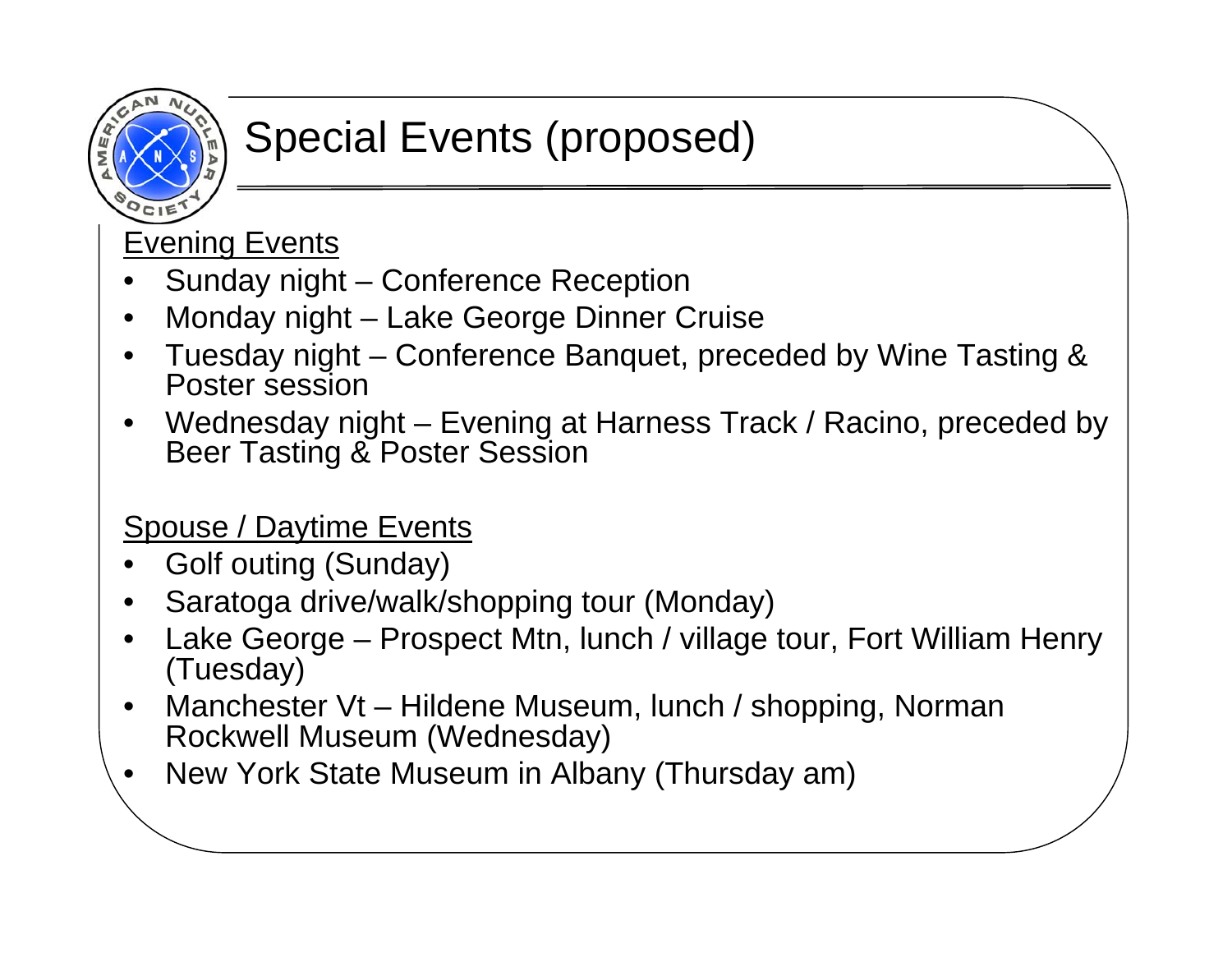

## Planning Schedule for May, 2009 M&C Topical Meeting – Part 1

| <b>Milestone</b>                                                 | Date          |
|------------------------------------------------------------------|---------------|
| Form Local Organizing Committee                                  | 10/06         |
| <b>Select Location</b>                                           | 10/06         |
| Submit bid to MCD Program Committee @ Albuquerque 11/06 ANS Mtg  | 11/12/06      |
| Draft and Approve (including ANS Hdqtrs Approval) Hotel Contract | 12/06         |
| <b>Finalize Committee Chair Persons</b>                          | 12/06         |
| Request Calendar Placement from MCD, NPC Screening Subcommittee  | 11/06 or 2/07 |
| <b>Finalize Technical Program Committee</b>                      | 3/07          |
| <b>Contact Co-sponsoring Organizations</b>                       | 4/07          |
| <b>Finalize Meeting Topics</b>                                   | 4/07          |
| <b>Review Meeting Guidelines with Committee Chairs</b>           | 4/07          |
| <b>Prepare Letterhead</b>                                        | 4/07          |
| Submit Publication Plan to Mgr of Scientific Publications        | 4/07          |
| Review Progress with MCD / RPD                                   | 6/07          |
| Obtain Approval of Preliminary Publication Plan form Meetings    | 6/07          |
| <b>Proceedings Transactions Committee (MPTC)</b>                 |               |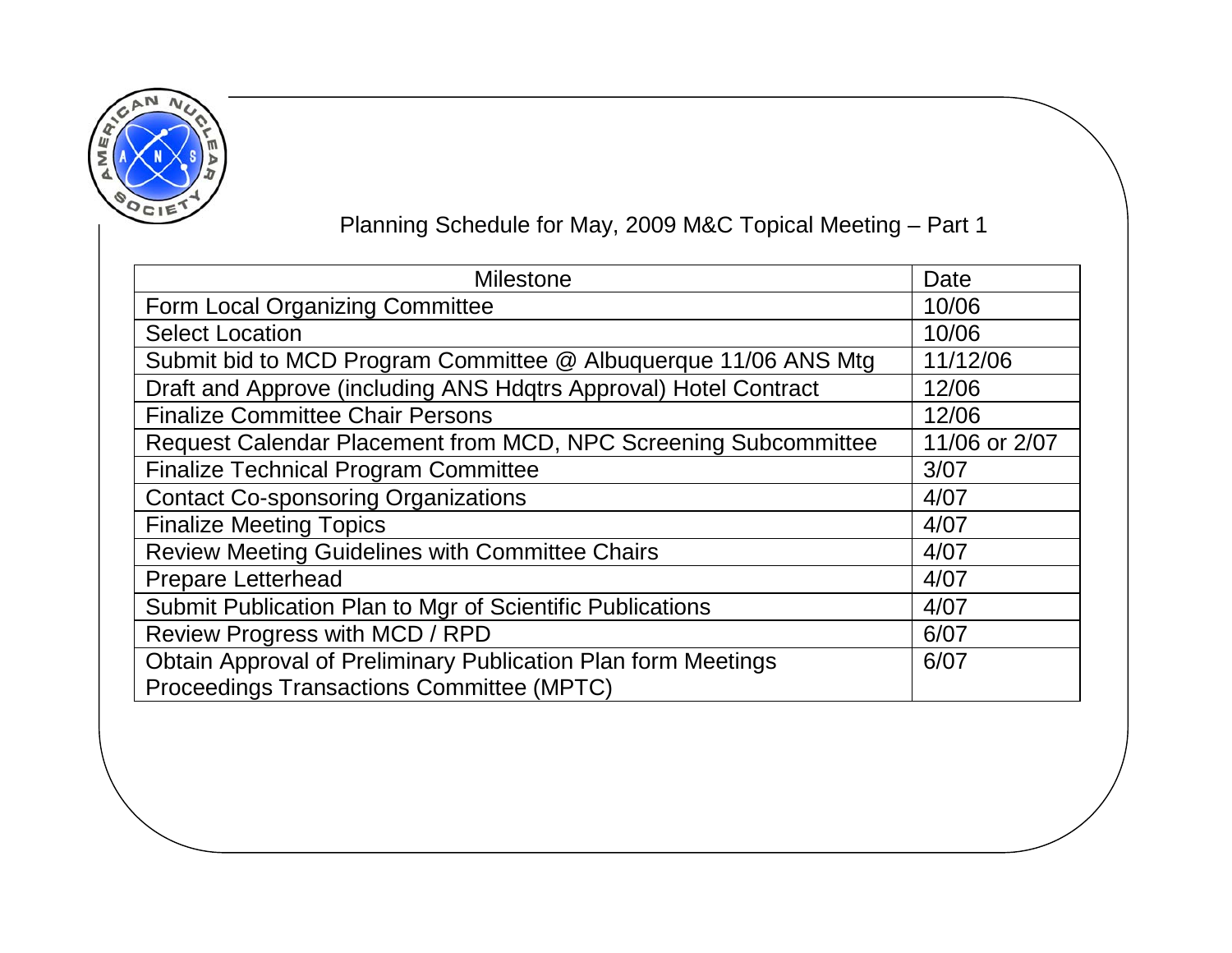

## Planning Schedule for May, 2009 M&C Topical Meeting – Part 2

| <b>Milestone</b>                                                            | Date  |
|-----------------------------------------------------------------------------|-------|
| Establish Fees for Registration and Other Activities, Deadline for Advanced | 10/07 |
| Registration                                                                |       |
| Submit Preliminary Budget to Director of Meetings and Exhibits              | 10/07 |
| Review Progress with MCD / RPD                                              | 11/07 |
| <b>Obtain Preliminary Approval from NPC</b>                                 | 11/07 |
| Obtain Final Approval of Publication Plan from MPTC                         | 11/07 |
| Meet with Technical Program Committee                                       | 11/07 |
| Develop a Fund Raising Plan and Initiate Contacts                           | 12/07 |
| Design & Print Brochure                                                     | 1/08  |
| <b>Issue Call for Papers in Nuclear News</b>                                | 2/08  |
| Send Direct Mailing of Call to Target Population                            | 2/08  |
| <b>Appoint Session Organizers</b>                                           | 2/08  |
| <b>Invite Banquet Speakers and Plenary Speakers</b>                         | 4/08  |
| Submit Final Budget to Director of Meetings and Exhibits                    | 5/08  |
| Obtain Final Approval by NPC and ANS President                              | 6/08  |
| Send Formal Invitation to Invited Speakers (Technical Papers)               | 6/08  |
| Submit Material to Nuclear News for Meeting Notice in January Issue         | 7/08  |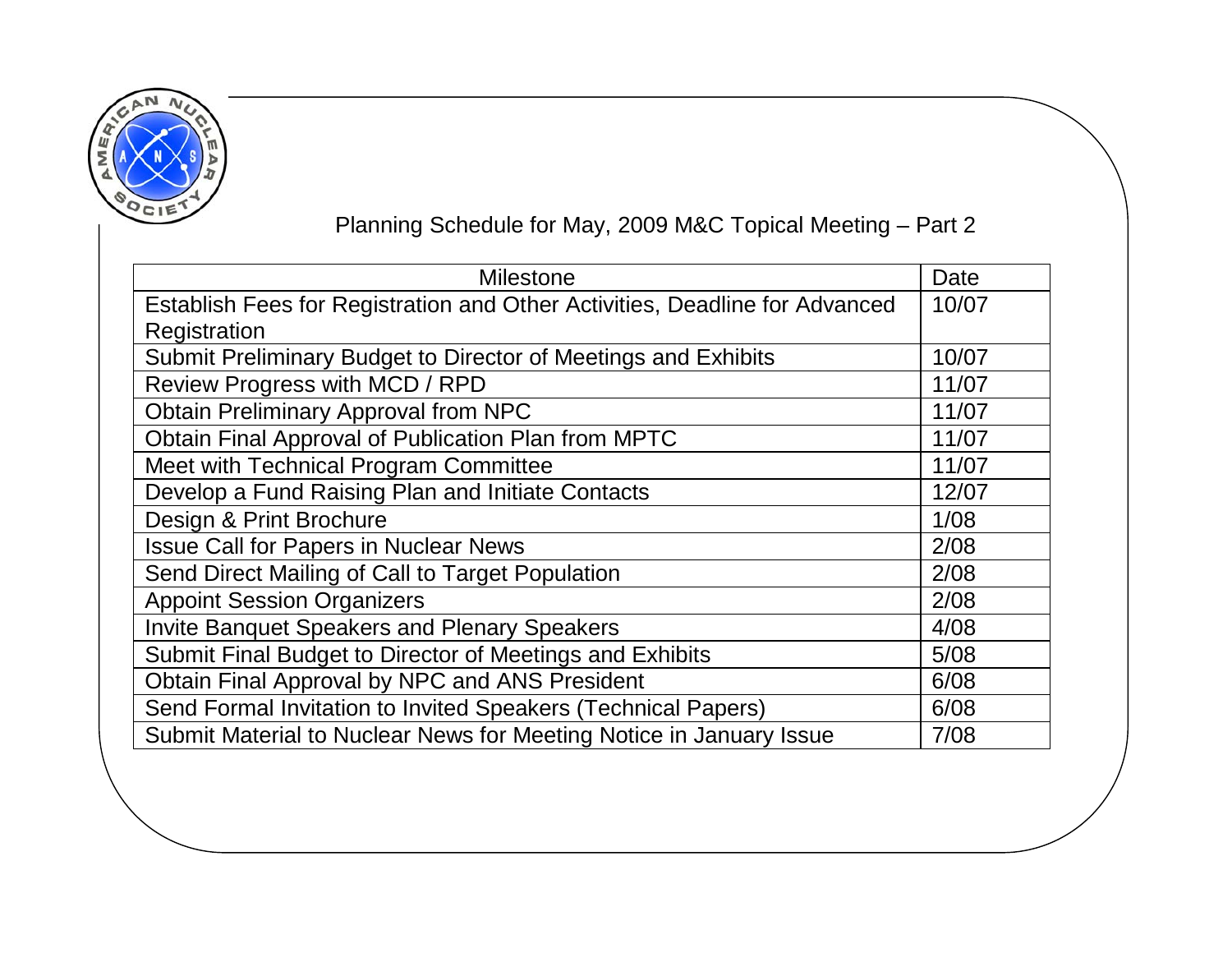

## Planning Schedule for May, 2009 M&C Topical Meeting – Part 3

| <b>Select Two Co-Chairs for Each Session</b>                         | 8/08           |
|----------------------------------------------------------------------|----------------|
| <b>Deadline for Full Papers</b>                                      | 9/08           |
| <b>Review Papers</b>                                                 | $9/08 - 10/08$ |
| <b>Review Progress with MCD</b>                                      | 11/08          |
| Meet With Technical Program Committee                                | 11/08          |
| <b>Print Tickets, Registration Forms, Badges</b>                     | 12/08          |
| <b>Finalize Meeting Arrangements with Hotel</b>                      | 12/08          |
| <b>Send Out Final Publicity Mailing</b>                              | 12/08          |
| Deadline for Final Papers / Final Review                             | 12/08          |
| Send Electronic Versions of Final Papers to Publisher of Proceedings | 1/09           |
| Set KAPL Policy on Attendance & Registration Fees                    | 1/09           |
| Send Copies of Papers to Session Chairmen                            | 2/09           |
| <b>Screen for Best Student Paper</b>                                 | 3/09           |
| Publish Final Program, Have Posters Made, Etc.                       | 3/09           |
| <b>Topical Meeting, Complete Best Student Paper Review</b>           | 5/09           |
| <b>Send Thank You Letters</b>                                        | 5/09           |
| Send List of Attendees to ANS Director of Meetings & Exhibits        | 6/09           |
| Send Final Financial Report to ANS Director of Meetings & Exhibits   | 6/09           |
| Send Final Meeting Report to ANS Director of Meetings & Exhibits     | 6/09           |